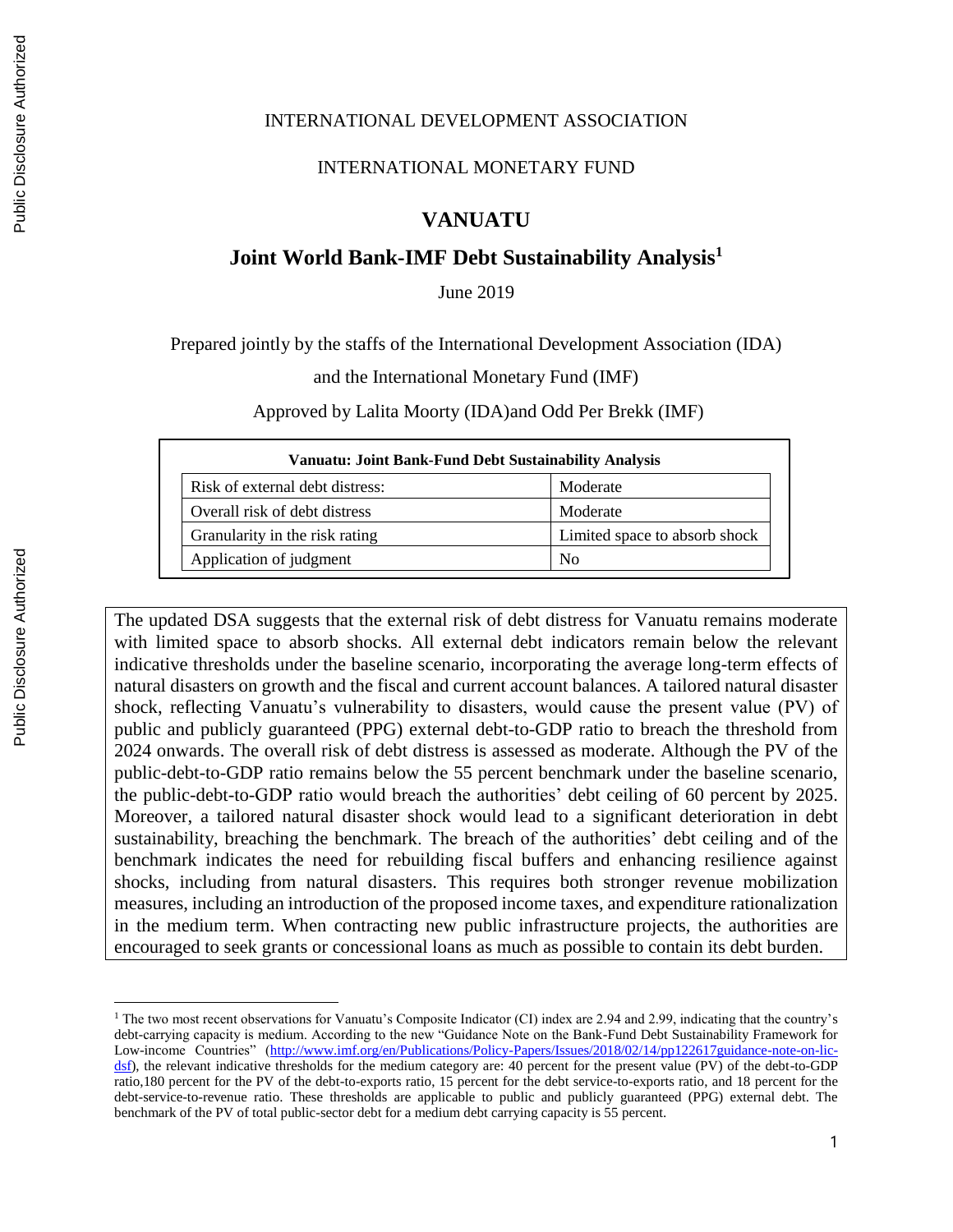#### **PUBLIC DEBT COVERAGE**

**1. The coverage of public sector debt for this debt sustainability analysis is central government debt, central government-guaranteed debt, and central bank debt, which has been borrowed on behalf of the government. <sup>2</sup>** Because of data limitations, non-guaranteed SOE debt and private external debt are not included in the analysis.<sup>3</sup> Given the limited capacity to borrow both externally and domestically by Vanuatu's state and local governments, SOEs and its private sector, data deficiencies do not affect the overall assessment.

| <b>Coverage of Public Sector Debt</b>                                              |                            |
|------------------------------------------------------------------------------------|----------------------------|
| Subsectors of the public sector                                                    | <b>Sub-sectors covered</b> |
| Central government                                                                 |                            |
| State and local government                                                         |                            |
| Other elements in the general government                                           |                            |
| o/w: Social security fund                                                          |                            |
| o/w: Extra budgetary funds (EBFs)                                                  |                            |
| Guarantees (to other entities in the public and private sector, including to SOEs) | X                          |
| Central bank (borrowed on behalf of the government)                                |                            |
| Non-guaranteed SOE debt                                                            |                            |

#### **BACKGROUND ON DEBT**

 $\overline{a}$ 

**2. After Cyclone Pam struck Vanuatu in 2015, public sector debt has increased sharply to 52.4 percent of GDP in 2018 from 26.1 percent in 2014.** This was mainly caused by new disbursement for infrastructure development supported by bilateral partners, including the Japan International Cooperation Agency (JICA) and the Export-Import Bank of China (China EXIM Bank). In addition to the IMF's disbursement of USD 23.8 million in June 2015, the IDA and ADB have provided loans and grants to support the reconstruction and improvement of roads

| <b>Stock of Public Debt (External and Domestic) at End-2018</b> |                       |                                    |                             |                      |
|-----------------------------------------------------------------|-----------------------|------------------------------------|-----------------------------|----------------------|
|                                                                 | In million<br>of Vatu | In million of<br><b>US dollars</b> | As a share of<br>total debt | In percent of<br>GDP |
| Total public debt                                               | 52,826                | 471                                | 100.0                       | 52.4                 |
| <b>External</b>                                                 | 45,520                | 406                                | 86.2                        | 45.2                 |
| Multilateral                                                    | 16.466                | 147                                | 31.2                        | 16.3                 |
| ADB                                                             | 7,726                 | 69                                 | 14.6                        | 7.7                  |
| <b>IDA</b>                                                      | 6,478                 | 58                                 | 12.3                        | 6.4                  |
| IMF                                                             | 2,262                 | 20                                 | 4.3                         | 2.2                  |
| Bilateral                                                       | 27,332                | 243                                | 51.7                        | 27.1                 |
| China EXIM Bank                                                 | 17,080                | 152                                | 32.3                        | 17.0                 |
| <b>JICA</b>                                                     | 10,201                | 91                                 | 19.3                        | 10.1                 |
| Others                                                          | 51                    | 0                                  | 0.1                         | 0.1                  |
| Publicly guaranteed debt                                        | 1,722                 | 15                                 | 3.3                         | 1.7                  |
| <b>Domestic</b>                                                 | 7,307                 | 65                                 | 13.8                        | 7.3                  |
| Government bonds                                                | 6,267                 | 56                                 | 11.9                        | 6.2                  |
| <b>RBV</b>                                                      | 2,513                 | 22                                 | 4.8                         | 2.5                  |
| <b>Public Corporation</b>                                       | 2,350                 | 21                                 | 4.4                         | 2.3                  |
| <b>Commercial Banks</b>                                         | 1,288                 | 11                                 | 2.4                         | 1.3                  |
| Others                                                          | 116                   |                                    | 0.2                         | 0.1                  |
| Publicly quaranteed debt                                        | 1,040                 | 9                                  | 2.0                         | 1.0                  |
| Source: Vanuatu authorities and IMF staff estimates.            |                       |                                    |                             |                      |

<sup>&</sup>lt;sup>2</sup> The technical assistance provided by PFTAC helps the country's authorities expand the coverage of government financial statistics (GFS) from budgetary central government to general government. The broader coverage of public sector debt can be expected as a result of the PFTAC TA program. For non-guaranteed SOE debt, the authorities are currently revising the *Government Business Enterprises Act* bill, which will be complemented by the upcoming report that will discuss the financial position of, and fiscal risks posed by SOEs. The report should enable staff to identifiy or estimate the size of the SOE debt.

 $3$  Please note that the size of private external debt does not affect the risk rating for PPG external debt and public-sector debt, which does not include private external debt.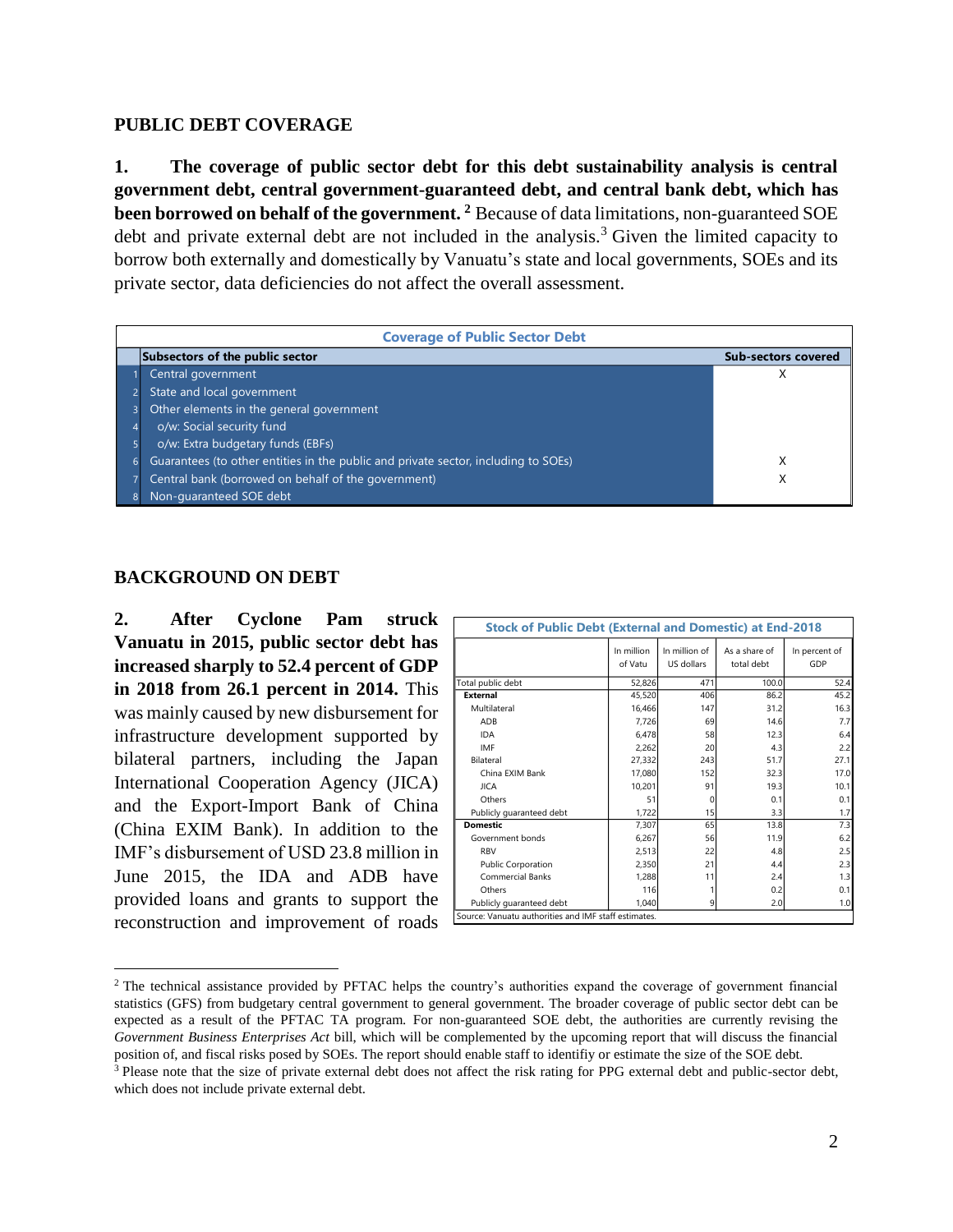and schools. As of end-2018, the share of bilateral and multilateral creditors amounted to 51.7 and 31.2 percent of total public debt, respectively. Of public domestic debt, central government bonds were largely held by public corporations (primarily the Vanuatu National Provident Fund, VNPF), followed by the Reserve Bank of Vanuatu (RBV) and commercial banks. There are also government-guaranteed debts for state-owned enterprises (SOEs), such as Air Vanuatu prior to 2019. 4

**3. Windfall revenues from the economic citizenship programs (ECPs) have enabled the authorities to embark on a debt reduction program.<sup>5</sup>** They paid off domestic and external debt in the amount of VUV 1.8 billion and VUV 1.5 billion, respectively, in 2018. External loan repayments included VUV 1.0 billion to China, VUV 0.4 billion to the ADB, and VUV 60 million to the IDA.

**4. Following the end of the Tanna and Malekula Road Rehabilitation and Upgrade Program (Phase I), the authorities signed a Phase II loan agreement, amounting to VUV 5.7 billion, with China in November 2018.** As the Phase II project was effectively an extension of the Phase I project, the financing terms and grant element were the same.<sup>6</sup> The grant element was 29.2 percent, lower than the authorities' commitment of a 35 percent grant component, which was first introduced in 2015 under its *Debt Management Strategy (2015–17)*, one year after the Phase I project was signed. The authorities intend to retain their 35 percent grant component target as they update the debt management strategy.

#### **BACKGROUND ON MACROECONOMIC FORECASTS**

 $\overline{a}$ 

**5. Similar to the last DSA, the baseline scenario, which is consistent with the macroeconomic framework, incorporates the effects of natural disasters and climate change over the longer-term.** The years 2019–24 are assumed to be free from newly-occurring major, costly disasters to simplify the policy discussion of the near-term outlook - standard practice in DSAs for other Pacific island small states with a similar risk profile. However, from 2025 onwards, the baseline incorporates the average long-term effects of natural disasters and climate change. Based on staff's research on the impact of natural disasters, real GDP growth is lowered by 0.5 percentage points annually, the current account deficit is raised by 1.3 percentage points of GDP and the fiscal deficit is increased by 0.35 percentage points of GDP relative to disaster-free projections.<sup>7</sup> The projected changes in 2025 for these three variables are smaller than the effects

<sup>4</sup> The amounts are the original guarantees as provided by the authorities. The current outstanding amount might be lower, if some of the guaranteed debt has been repaid by the debt's issuer.

<sup>5</sup> The ECPs include the Vanuatu Development Support Program (VDSP) and Vanuatu Contribution Program (VCP), outlined in Box 1 of Vanuatu: 2018 Article IV Consultation, IMF Country Report No. 18/109.

<sup>6</sup> The financing terms of China's new loan are an interest rate of 2 percent, a grace period which shall not exceed 7 years, and a maturity of 20 years. A grant element has been calculated based on financing terms with a 5 percent discount rate.

<sup>7</sup> Please see the detail in the, Lee and others, 2018, "The Economic Impact of Natural Disaster in Pacific Island Countries," IMF Working Paper 18/108 [\(https://www.imf.org/en/Publications/WP/Issues/2018/05/10/The-Economic-Impact-of-Natural-Disasters](https://www.imf.org/en/Publications/WP/Issues/2018/05/10/The-Economic-Impact-of-Natural-Disasters-in-Pacific-Island-Countries-Adaptation-and-45826)[in-Pacific-Island-Countries-Adaptation-and-45826\)](https://www.imf.org/en/Publications/WP/Issues/2018/05/10/The-Economic-Impact-of-Natural-Disasters-in-Pacific-Island-Countries-Adaptation-and-45826).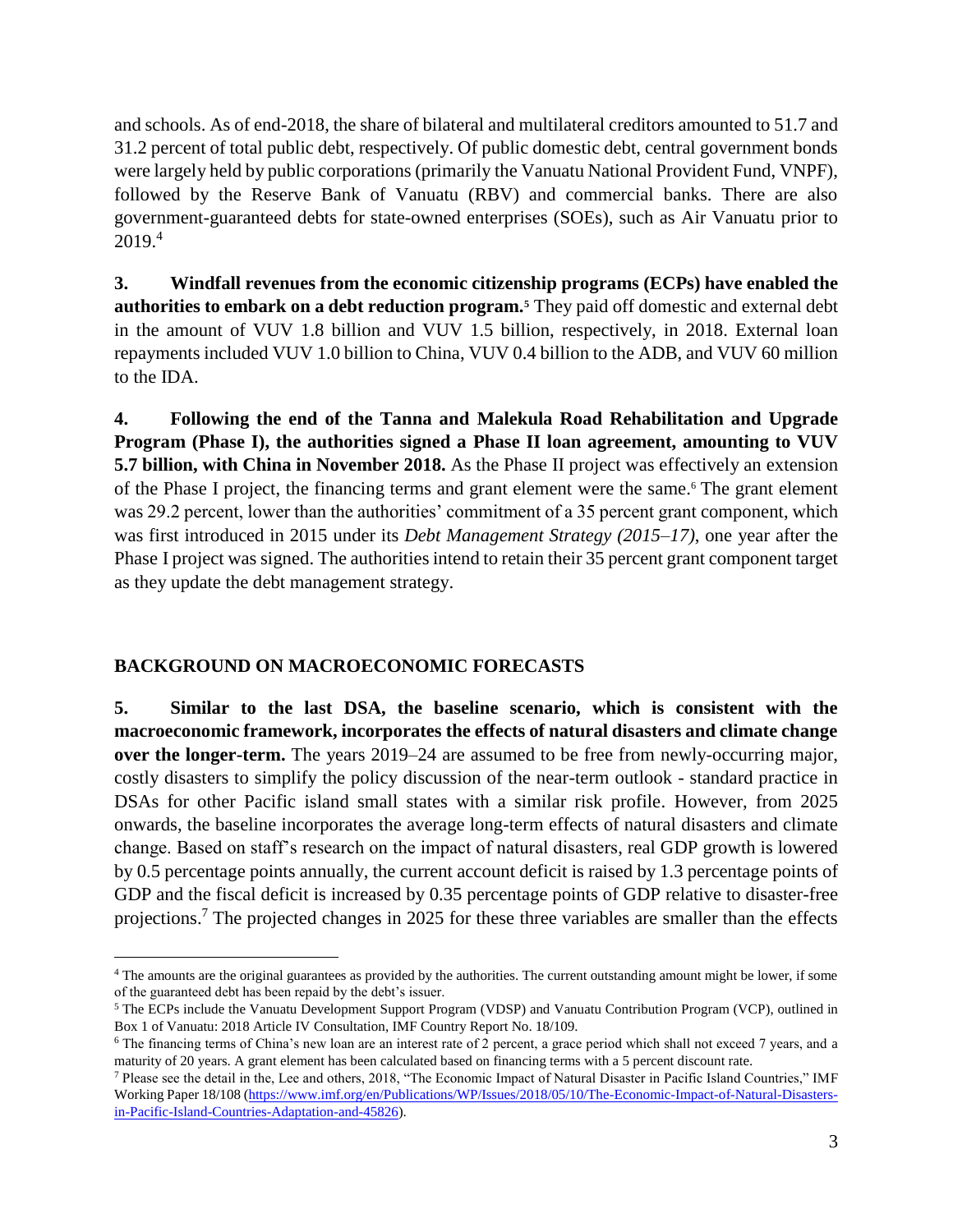listed above. This is because real GDP growth is projected to rise in 2025 (in the absence of newlyoccurring natural disasters), as the negative effect of recent natural disasters such as the Ambae and Ambryn volcanic eruptions and Cyclone Oma wanes. Similarly, the assumed increase in the fiscal and current account deficits from 2025 onwards (due to incorporation of the average effect of natural disasters and climate change) is masked somewhat by a coincident decline in the projected acquisition of non-financial assets. The discount rate used to calculate the net present value of external debt remains at 5 percent. The main assumptions are:

- *Real GDP growth* is projected at 2.8 percent on average during 2019–29, which is lower than growth rates in the past three years, during which public investment has boomed and reconstruction efforts have been ongoing after Cyclone Pam. It is also lower than the 10 year average of 3.1 percent in the previous DSA, better reflecting the authorities' longstanding views.
- *Inflation* (measured by the GDP price deflator) is projected to average 2.2 percent (in U.S. dollar terms, the relevant measure for external debt), and 2.5 percent (in domestic currency term, the relevant measure for public debt) during 2019–29 both similar to their historical averages.
- The *non-interest current account deficit* is projected to rise to 3.8 percent of GDP on average over 2019–29, relative to the historical average of 2.7 percent. This reflects the high import content for key infrastructure projects. It is lower than last year's assumption of 6.6 percent because of higher expected ECP revenues and remittances.
- *Foreign direct investment inflows* are expected to average 3.3 percent of GDP over 2019– 29, lower than the historical average of 5.1 percent, which included the post-Cyclone-Pam investment boom.
- The *primary deficit* is expected to be 3.1 percent of GDP on average over 2019–2029, more negative than the historical average of 1.1 percent and last year's assumption of 2.5 percent. This reflects higher infrastructure spending going forward than the previous DSA, and a more accurate accounting of maintenance costs for infrastructure. Staff does not take into account the possible introduction of income taxes.
- *External borrowing and grants* will continue to be strong. Borrowing is driven in the short term by the disbursements for the new USD 51 million project supported by China, that should take place from 2019 to 2021. From 2022 onwards, staff assumes a slightly lower disbursement as a percent of GDP from bilateral development partners. The level of new annual external borrowing is expected to average around 5.0 percent of GDP, higher than last year's assumption of 4.2 percent of GDP, reflecting the new loan from China and the authorities' increased willingness to borrow externally to promote infrastructure development. Grant and lending flows from multilateral development partners are expected to increase over the medium term because of the scaling-up of IDA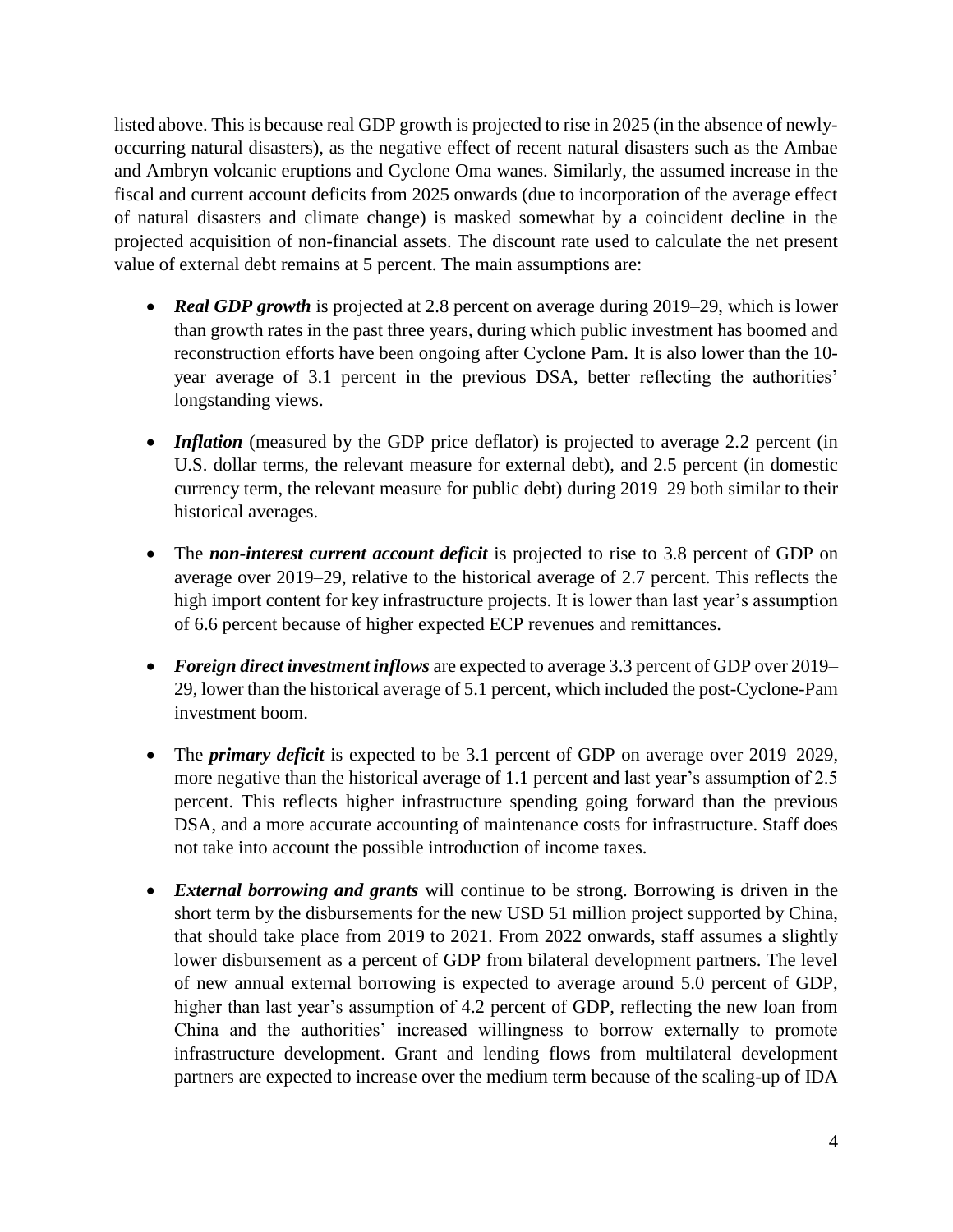and ADB financing.<sup>8</sup> However, grants are expected to decline over the longer term, as the country's economy grows.

• The **government-guaranteed debts** as of end-2018 will continue for the projection period. Staff assumed that the government would not provide any guarantees for any new borrowing by SOEs, including Air Vanuatu.

**6. The realism tool highlights that assumptions on the primary balance are conservative (Figure 4).** The three-year adjustment in the primary deficit between 2018 and 2021 is at 8.9 percent of GDP. The deteriorating fiscal position is based on a conservative assumption for the proceeds from the ECPs and stronger infrastructure spending. The assumption on real growth in 2019 and 2020 is lower than possible growth paths which are calculated by the model based on a one-year fiscal adjustment. Two charts on public and private investment rates and their contributions to real GDP growth are not available because of a lack of data. Staff will try to estimate the capital stock if relevant information becomes available.

| <b>Vanuatu: Baseline Macroeconomic Assumption</b> |        |        |        | (In percent of GDP, unless otherwise stated) |        |        |        |        |        |        |        |                                  |                    |                                |                                                     |
|---------------------------------------------------|--------|--------|--------|----------------------------------------------|--------|--------|--------|--------|--------|--------|--------|----------------------------------|--------------------|--------------------------------|-----------------------------------------------------|
|                                                   | 2019   | 2020   | 2021   | 2022                                         | 2023   | 2024   | 2025   | 2026   | 2027   | 2028   | 2029   | 2008-18<br>Historical<br>average | 2019-29<br>average | 2018 DSA<br>2018-28<br>average | Effect of natural<br>disaster and<br>climate change |
| Real GDP growth                                   | 3.4    | 3.0    | 2.8    | 2.8                                          | 2.9    | 2.9    | 2.6    | 2.6    | 2.6    | 2.6    | 2.6    | 2.3                              | 2.8                | 3.1                            | 0.5                                                 |
| GDP deflator in US dollars (change in percent)    | $-1.3$ | 2.3    | 2.5    | 2.6                                          | 2.6    | 2.6    | 2.6    | 2.6    | 2.6    | 2.6    | 2.6    | 2.2                              | 2.2                | 3.5                            |                                                     |
| Non-interest current account deficit              | 0.7    | 4.9    | 4.2    | 3.8                                          | 3.5    | 3.6    | 4.1    | 4.2    | 4.2    | 43     | 4.4    | 2.7                              | 3.8                | 6.6                            | 1.3                                                 |
| Net FDI (negative $=$ inflow)                     | $-4.2$ | $-4.0$ | $-3.8$ | $-3.6$                                       | $-3.4$ | $-3.2$ | $-3.1$ | $-2.9$ | $-2.8$ | $-2.6$ | $-2.5$ | $-5.1$                           | $-3.3$             | $-3.6$                         |                                                     |
| Primary deficit                                   | 2.3    | 2.7    | 3.1    | 3.2                                          | 3.2    | 3.1    | 3.2    | 3.2    | 3.2    | 3.2    | 3.2    | 1.1                              | 3.1                | 2.5                            | 0.35                                                |
| <b>Grants</b>                                     | 5.8    | 5.8    | 5.7    | 5.6                                          | 5.6    | 5.5    | 5.5    | 5.5    | 5.5    | 5.6    | 5.6    | 6.1                              | 5.6                | 7.6                            |                                                     |
| Source: IMF staff projections.                    |        |        |        |                                              |        |        |        |        |        |        |        |                                  |                    |                                |                                                     |

 $\overline{a}$ 

#### **COUNTRY CLASSIFICATION**

**7. The country's debt-carrying capacity as applied in the 2019 DSA is medium.** The Composite Indicator (CI) index for Vanuatu, which has been calculated based on the April 2019

|                                      |                         | <b>Calculation of the CI Index</b> |                                               |                                      |
|--------------------------------------|-------------------------|------------------------------------|-----------------------------------------------|--------------------------------------|
| <b>Components</b>                    | <b>Coefficients (A)</b> | 10-year average<br>values (B)      | <b>CI Score components</b><br>$(A * B) = (C)$ | <b>Contribution of</b><br>components |
| <b>CPIA</b>                          | 0.385                   | 3.388                              | 1.30                                          | 44%                                  |
| <b>Real growth rate</b>              |                         |                                    |                                               |                                      |
| (in percent)                         | 2.719                   | 2.840                              | 0.08                                          | 3%                                   |
| Import coverage of reserves          |                         |                                    |                                               |                                      |
| (in percent)                         | 4.052                   | 54.466                             | 2.21                                          | 74%                                  |
| Import coverage of reserves^2        |                         |                                    |                                               |                                      |
| (in percent)                         | $-3.990$                | 29.665                             | $-1.18$                                       | $-40%$                               |
| <b>Remittances as percent of GDP</b> |                         |                                    |                                               |                                      |
| (in percent)                         | 2.022                   | 4.846                              | 0.10                                          | 3%                                   |
| World economic growth                |                         |                                    |                                               |                                      |
| (in percent)                         | 13.520                  | 3.579                              | 0.48                                          | 16%                                  |
| <b>CI Score</b>                      |                         |                                    | 2.99                                          | 100%                                 |
| CI rating                            |                         |                                    | <b>Medium</b>                                 |                                      |
| Source: IMF staff calculations.      |                         |                                    |                                               |                                      |

<sup>&</sup>lt;sup>8</sup> With respect to projected new borrowing from IDA and ADB, DSAs always assume terms that would prevail if the country was at low risk of debt distress, independent of current actual terms (which can change on a year to year basis). This is done to avoid a circular situation where the assumption that future commitments will be on grant terms would yield actual commitments on credit terms.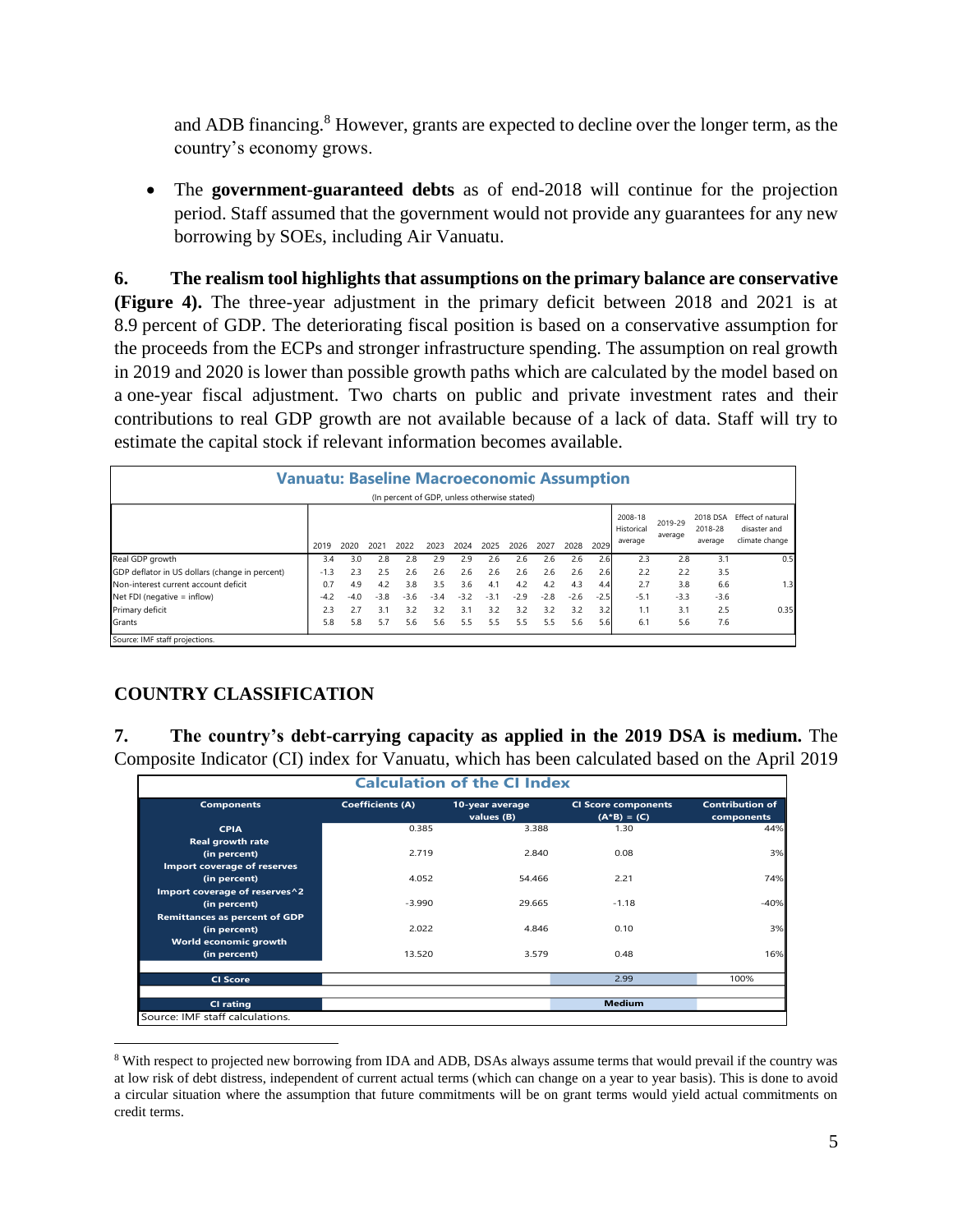WEO (but with updated data on remittances) and the 2017 CPIA, is 2.94, indicating that the county's debt-carrying capacity would be medium in the revised LIC-DSF framework.

**8.** The relevant indicative thresholds for the medium category are: 40 percent for the PV of debt-to-GDP ratio,180 percent for the PV of the debt-to-exports ratio, 15 percent for the debt service-to-exports ratio, and 18 percent for the debt service-to-revenue ratio. These thresholds are applicable to public and publicly guaranteed (PPG) external debt. The benchmark for the PV of total public sector debt under medium debt carrying capacity is 55 percent of GDP.

|                      |     | <b>PPG External Debt Thresholds and Total Public Debt Benchmarks</b> |         |               |                         |
|----------------------|-----|----------------------------------------------------------------------|---------|---------------|-------------------------|
| <b>Debt carrying</b> |     | PV of PPG external debt PV of PPG external debt                      |         |               | PV of total public debt |
| capacity             |     | in percent of                                                        |         | in percent of | in percent of           |
| (CI classification)  | GDP | Exports                                                              | Exports | Revenue       | GDP                     |
| <b>Weak</b>          | 30  | 140                                                                  | 10      | 14            | 35                      |
| <b>Medium</b>        | 40  | 180                                                                  | 15      | 18            | 55                      |
| <b>Strong</b>        | 55  | 240                                                                  |         | 23            | 70                      |

#### **DETERMINATION OF SCENARIO STRESS TESTS**

 $\overline{a}$ 

**9. Given Vanuatu's vulnerability to natural disasters, staff conducted a tailored stress test for a natural disaster shock.** Vanuatu, which is defined as a small developing naturaldisaster-prone state in the IMF (2016) policy paper on small states, is automatically subject to the LIC-DSF standard natural disaster shock. This is a one-off shock of 10 percentage points to the debt-to-GDP ratio in the second year of the projection period (2020 in this case). Staff adjusted the default parameters by assuming a reduction of real GDP and export growth by 4 and 10 percentage points respectively. <sup>9</sup> For combined contingent liability shock, staff adjusted the levels for the increase in public debt from SOEs from 2 percent to 4 percent of GDP to reflect the government's financial support to Air Vanuatu in 2019. <sup>10</sup> Staff continued using the default decrease in GDP of 5 percent from financial market turbulence. For Vanuatu, the default 5 percent of GDP value of the contingent liability can be interpreted as including a capital injection to an undercapitalized domestic bank.

| <b>Combined Contingent Liability Shock</b>                                                                                                                                                                                                                                                                                                                                   |                                                                  |              |                                        |
|------------------------------------------------------------------------------------------------------------------------------------------------------------------------------------------------------------------------------------------------------------------------------------------------------------------------------------------------------------------------------|------------------------------------------------------------------|--------------|----------------------------------------|
| 1 The country's coverage of public debt                                                                                                                                                                                                                                                                                                                                      | The central government, central bank, government-guaranteed debt |              |                                        |
|                                                                                                                                                                                                                                                                                                                                                                              |                                                                  | Used for the | <b>Reasons for deviations from the</b> |
|                                                                                                                                                                                                                                                                                                                                                                              | <b>Default</b>                                                   | analysis     | default settings                       |
| 2 Other elements of the general government not captured in 1.                                                                                                                                                                                                                                                                                                                | 0 percent of GDP                                                 | 0.0          |                                        |
| 3 SoE's debt (quaranteed and not quaranteed by the government) 1/                                                                                                                                                                                                                                                                                                            |                                                                  | 4.0          | To reflect the government's            |
|                                                                                                                                                                                                                                                                                                                                                                              | 2 percent of GDP                                                 |              | financial support to Air Vanuatu       |
| 4 PPP                                                                                                                                                                                                                                                                                                                                                                        | 35 percent of PPP stock                                          | 0.0          |                                        |
| 5 Financial market (the default value of 5 percent of GDP is the minimum value)                                                                                                                                                                                                                                                                                              | 5 percent of GDP                                                 | 5.0          |                                        |
| Total $(2+3+4+5)$ (in percent of GDP)                                                                                                                                                                                                                                                                                                                                        |                                                                  | 9.0          |                                        |
| 1/ The default shock of 2% of GDP will be triggered for countries whose government-quaranteed debt is not fully captured under the country's public debt definition (1.). If it is already included in the government<br>debt (1.) and risks associated with SoE's debt not quaranteed by the government is assessed to be negligible, a country team may reduce this to 0%. |                                                                  |              |                                        |

<sup>9</sup> Please see the details in IMF, 2016, "Small States' Resilience to Natural Disasters and Climate Change: Role for the IMF," *IMF Policy Paper December 2016* [\(https://www.imf.org/en/Publications/Policy-Papers/Issues/2016/12/31/Small-States-Resilience-to-](https://www.imf.org/en/Publications/Policy-Papers/Issues/2016/12/31/Small-States-Resilience-to-Natural-Disasters-and-Climate-Change-Role-for-the-IMF-PP5079)[Natural-Disasters-and-Climate-Change-Role-for-the-IMF-PP5079\)](https://www.imf.org/en/Publications/Policy-Papers/Issues/2016/12/31/Small-States-Resilience-to-Natural-Disasters-and-Climate-Change-Role-for-the-IMF-PP5079).

<sup>&</sup>lt;sup>10</sup> In February and April 2019, the government provided two loans to Air Vanuatu, totaling VUV 1,230 million. The money is being used as deposits to purchase new aircraft. Further costs associated with these aircraft purchases have not been incorporated into this DSA because of a lack of confirmed information on the terms and potential financing sources.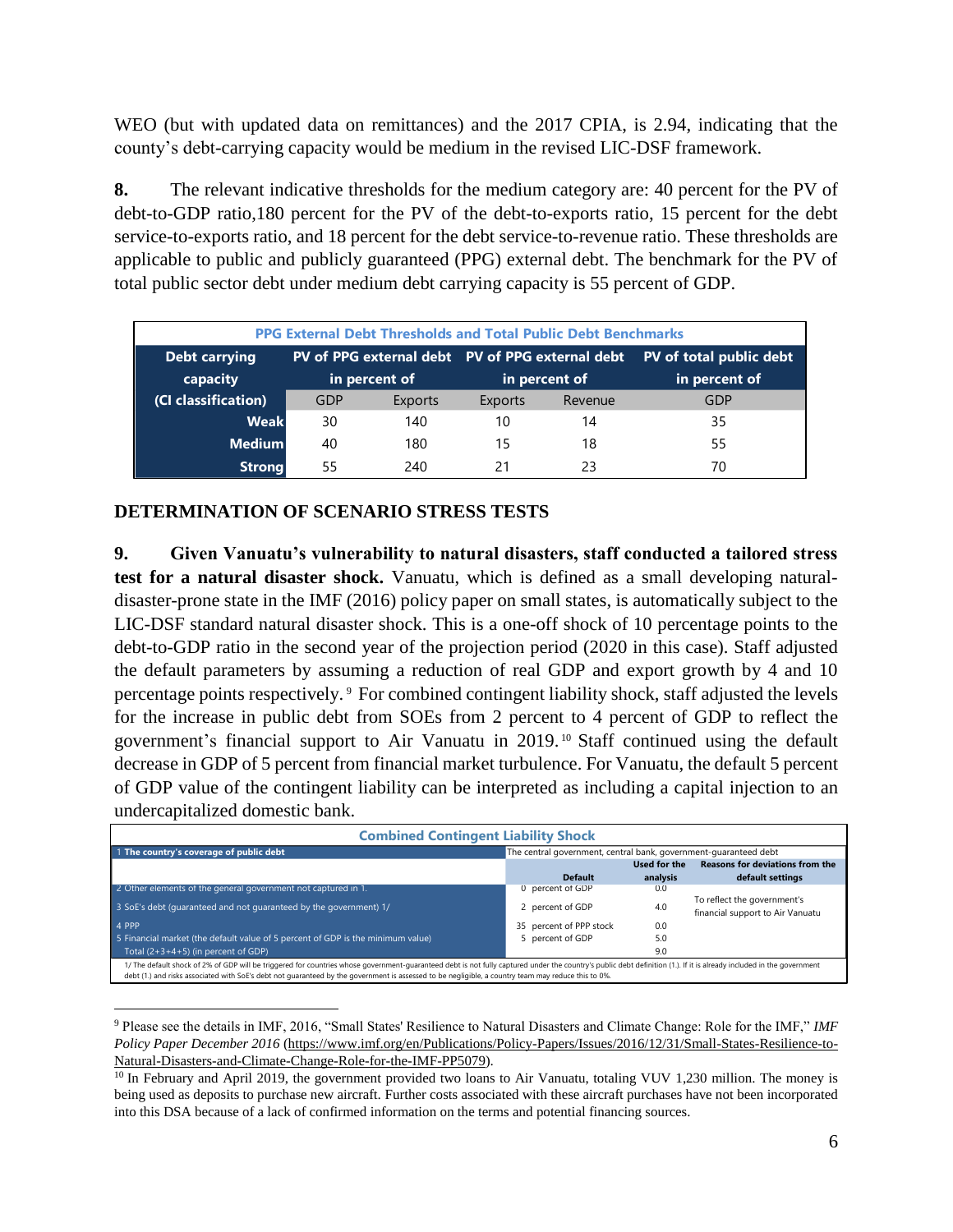## **DEBT SUSTAINABILITY**

## **External Debt Sustainability Analysis**

**10. All external PPG debt indicators remain below the policy-relevant thresholds for the projection period under the baseline scenario (Figure 1 and Table 1).** These thresholds include the present value (PV) of the external-debt-to-GDP ratio, the PV of the external-debt-to-exports ratio, the external-debt-service-to-exports ratio, and the external-debt-service-to-revenue ratio. The PV of external-debt-to GDP ratio is expected to increase continuously from 27.0 percent in 2018 to 35.6 percent in 2029 mainly because of new disbursements for key infrastructure projects. As Figure 3 shows, the main driver of debt dynamics during the projection period is the current account deficit.

**11. The stress tests indicate that a tailored natural disaster shock has the largest impact on debt trajectory, causing a breach of the external-debt-to-GDP threshold from 2024 onwards.** This suggests the need for rebuilding fiscal buffers to enhance resilience against natural disasters. Other tests, including shocks to exports, other flows and the nominal exchange rate (depreciation), would also lead to breaches in the thresholds (Table 3). The export shock, which was the largest impact under the 2018 DSA, still is the fourth largest impact, which continues to suggest the need for expanding the export base through economic diversification.

# **Public Sector Debt Sustainability Analysis**

**12. The PV of public-debt-to-GDP ratio does not breach the 55 percent benchmark under the baseline scenario** (Figure 2 and Table 2). However, the public-debt-to-GDP ratio would rise from 52.4 percent in 2018 to breach the authorities' stated public-debt-to-GDP target of 60 percent by 2025 (Table 2). As Figure 3 indicates, the breach is primarily driven by a primary deficit caused by elevated capital spending.

**13. The stress tests, including the contingent liability shock, demonstrate deteriorating debt sustainability** (Figure 2 and Table 4). The tailored natural disaster shock would breach its benchmark in 2029, while other shocks would not result in a breach (Table 4). The shock to real GDP growth has the third largest impact on debt sustainability. This highlights the need for encouraging stronger economic growth and the importance of rebuilding fiscal buffers against external shocks in the medium term. The contingent liability shock would not lead to a breach, but would result in an average deterioration of the debt position relative to the baseline of 5 percent of GDP. The authorities need to consider fiscal risk from contingent liability across SOEs when they provide guarantees to them.

# **RISK RATING AND VULNERABILITIES**

**14. The debt sustainability analysis under the revised LIC-DSF framework suggests that Vanuatu's risk of external debt distress remains moderate, with limited space to absorb**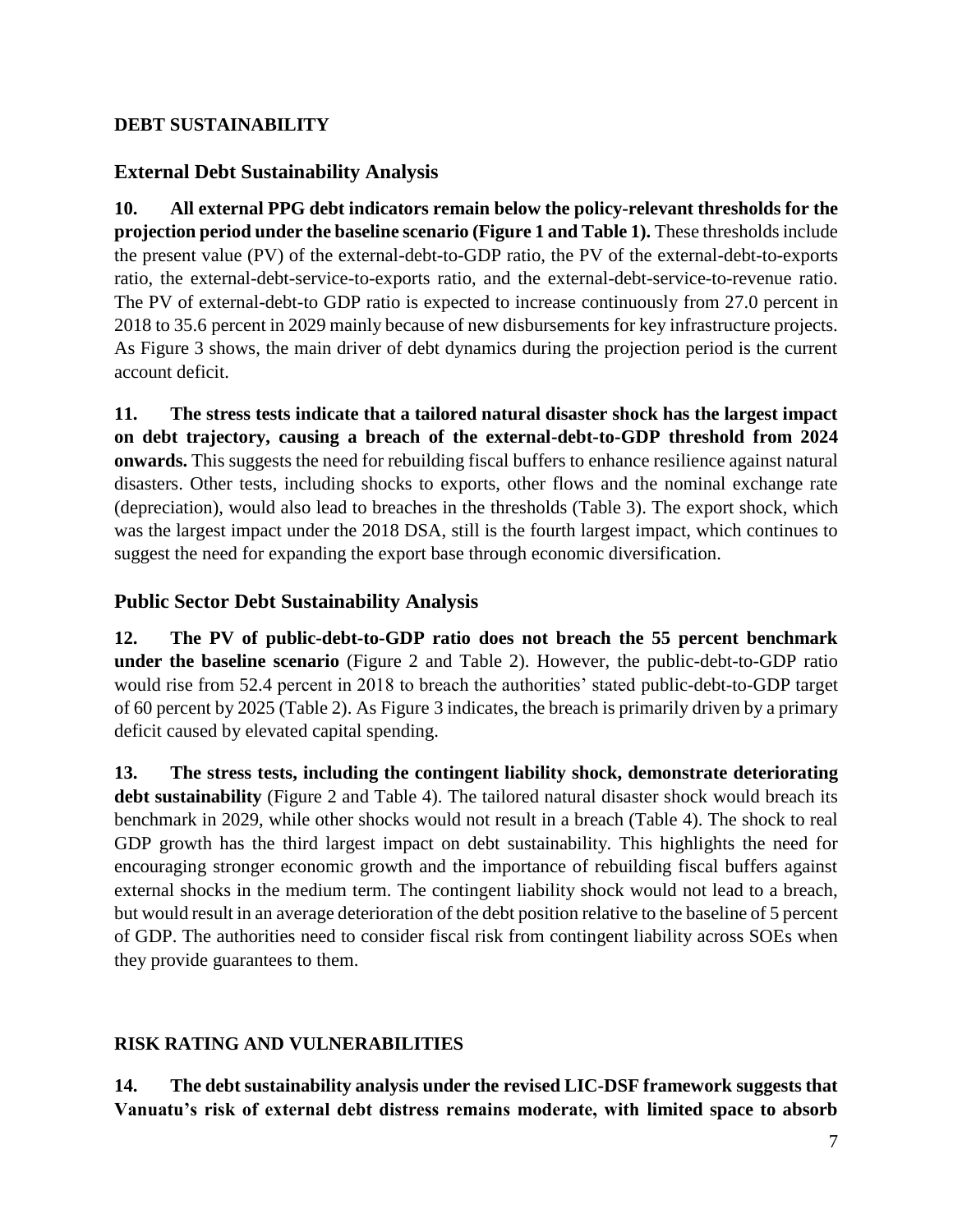**shocks.** While there is no breach of external debt thresholds under the baseline scenario, the results of the stress tests indicate that the tailored natural disaster shock would result in a breach of the threshold for the PV of external-debt-to-GDP ratio. This underscores the importance of enhancing resilience against natural disasters. Figure 5 shows that there is limited space to absorb shocks, indicating the need for creating fiscal space to address future shocks. Even though debt service indicators remain well below their thresholds both under the baseline and stress test scenarios, loan-funded projects should be contracted as much as possible on favorable concessional terms to help contain the debt burden and respect the authorities' stated goal of achieving a 35 percent grant element for such loans.

**15. The DSA suggests that overall risk of debt distress is moderate.** Even though the 55 percent benchmark for the PV of the external-debt-to-GDP ratio would not be breached under the baseline scenario, the public-debt-to-GDP ratio would breach the authorities' target of 60 percent by 2025. This suggests the need for both stronger revenue mobilization measures, including the introduction of an income tax (personal and/or corporate), and expenditure rationalization in the medium term. Additional borrowing from other bilateral partners and a provision of additional debt guarantees would result in a breach of the authorities' target in the short term. The authorities need to prioritize which loans to accept and limit guarantees to SOEs, including Air Vanuatu, to safeguard debt sustainability. The tailored natural disaster shock has the largest impact on public debt sustainability, resulting in the PV of external-debt-to-GDP ratio reaching 55 percent in 2029. The authorities are encouraged to rebuild fiscal buffers to enhance resilience against external shocks.

# **AUTHORITIES' VIEWS**

**16. The authorities broadly agreed with the staff assessment of debt sustainability analysis under the revised LIC-DSF.** Given high infrastructure needs, the authorities underscored the need for financial support from bilateral and multilateral donors for any new projects. At the same time, they intended to maintain a grant-element target of at least 35 percent and seek grant financing as much as possible to reduce debt burden. They stressed their commitment to make prepayments to contain debt accumulation by using their strong cash reserves, which had been accumulating from particularly strong ECP revenues starting in 2016. They noted a difference in the coverage of public sector debt relative to published *Budget 2019* figures, which did not include the IMF loans disbursed after Cyclone Pam in 2015 in their definition of public debt, as the payments had been directed to the RBV. The difference is very limited at 2.2 percent of GDP as of end-2018. The authorities noted that the DSA uses the original guaranteed debt amounts provided by the authorities.

**17. The authorities also agreed with the assumptions in the DSA used in its forecasts.**  This included assumptions on the grant element of new loans and emphasis on the PPG debt target, as they remained committed to maintaining a grant-element target of at least 35 percent on new loans and the PPG-debt-to-GDP target of 60 percent. The DSA's approach to the forecasts for publicly-guaranteed debt matched the government's strongly stressed intention that it will be difficult to provide any guarantees in the near future for borrowing by SOEs.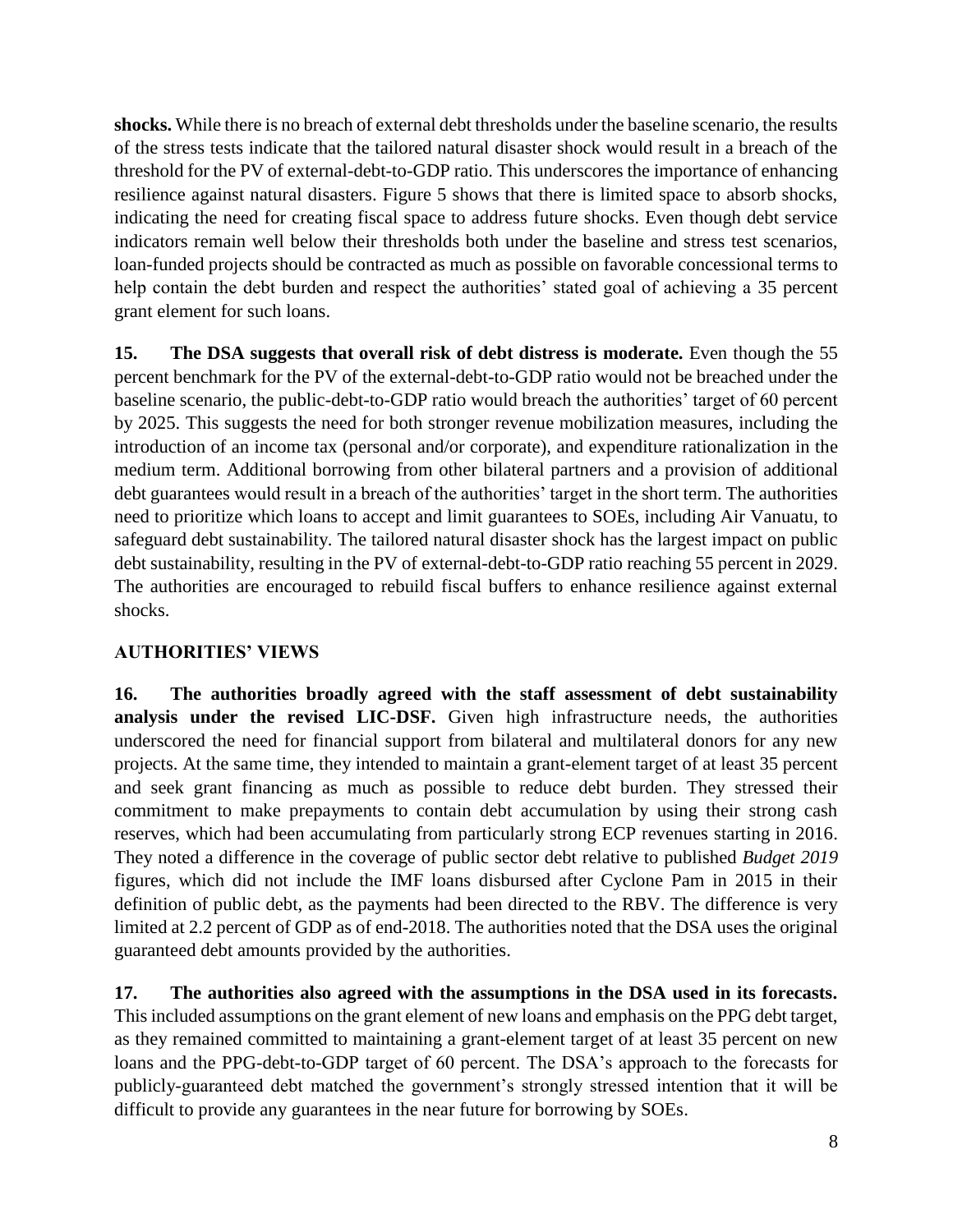|                                                                                       |                |                      |         |              |              |              |              |              |              | (In percent of GDP, unless otherwise indicated) |              |                   |                    |                                                             |                        |
|---------------------------------------------------------------------------------------|----------------|----------------------|---------|--------------|--------------|--------------|--------------|--------------|--------------|-------------------------------------------------|--------------|-------------------|--------------------|-------------------------------------------------------------|------------------------|
|                                                                                       |                | Actual               |         |              |              |              |              | Projections  |              |                                                 |              |                   | Average 8/         |                                                             |                        |
|                                                                                       | 2016           | 2017                 | 2018    | 2019         | 2020         | 2021         | 2022         | 2023         | 2024         | 2029                                            | 2039         | <b>Historical</b> | <b>Projections</b> |                                                             |                        |
| External debt (nominal) 1/                                                            | 36.2           | 43.8                 | 45.2    | 46.0         | 47.5         | 49.2         | 50.6         | 51.9         | 53.0         | 57.2                                            | 54.0         | 19.8              | 52.5               | Definition of external/domestic debt                        | <b>Residency-based</b> |
| of which: public and publicly guaranteed (PPG)                                        | 36.2           | 43.8                 | 45.2    | 46.0         | 47.5         | 49.2         | 50.6         | 51.9         | 53.0         | 57.2                                            | 54.0         | 19.8              | 52.5               | Is there a material difference between the<br>two criteria? | <b>No</b>              |
| Change in external debt                                                               | 9.1            | 7.5                  | 1.4     | 0.8          | 1.5          | 1.7          | 1.4          | 1.2          | 1.1          | 0.4                                             | $-0.6$       |                   |                    |                                                             |                        |
| Identified net debt-creating flows                                                    | $-6.9$         | $-1.4$               | $-10.1$ | $-4.5$       | 0.1          | $-0.3$       | $-0.5$       | $-0.7$       | $-0.5$       | $1.2$                                           | 0.4<br>2.6   | $-4.9$            | $-0.2$             |                                                             |                        |
| Non-interest current account deficit                                                  | $-0.8$<br>15.4 | 6.1<br>12.2          | $-4.0$  | 0.7          | 4.9          | 4.2          | 3.8          | 3.5          | 3.6<br>8.5   | 44<br>8.1                                       | 4.6          | 2.7<br>9.0        | 3.8<br>8.8         |                                                             |                        |
| Deficit in balance of goods and services                                              |                |                      | 9.7     | 7.1          | 10.9         | 10.0         | 9.2          | 8.7          |              |                                                 |              |                   |                    |                                                             |                        |
| Exports                                                                               | 43.2           | 41.5                 | 44.3    | 46.8         | 46.5         | 46.2         | 45.8         | 45.5         | 45.3         | 44.8                                            | 44.9         |                   |                    | Debt Accumulation                                           |                        |
| Imports                                                                               | 58.6           | 53.7                 | 54.1    | 53.9         | 57.4         | 56.2         | 55.0         | 54.2         | 53.7         | 52.9                                            | 49.5         |                   |                    | 9.0                                                         | 49                     |
| Net current transfers (negative = inflow)                                             | $-16.1$        | $-7.0$               | $-12.3$ | $-4.9$       | $-4.6$       | $-4.3$       | $-4.0$       | $-3.9$       | $-3.9$       | $-3.5$                                          | $-3.0$       | $-7.6$            | $-4.0$             |                                                             |                        |
| of which: official                                                                    | $-10.9$        | $-1.8$               | $-2.2$  | $-1.8$       | $-1.7$       | $-1.6$       | $-1.5$       | $-1.5$       | $-1.4$       | $-1.1$                                          | $-0.6$       |                   |                    | 8.0                                                         | 47                     |
| Other current account flows (negative = net inflow)                                   | 0.0            | 0.8                  | $-1.4$  | $-1.4$       | $-1.4$       | $-1.4$       | $-1.3$       | $-1.2$       | $-1.0$       | $-0.2$                                          | 1.1          | 1.3               | $-1.0$             | 7.0                                                         |                        |
| Net FDI (negative = inflow)                                                           | $-5.6$         | $-4.5$               | $-4.4$  | $-4.2$       | $-4.0$       | $-3.8$       | $-3.6$       | $-3.4$       | $-3.2$       | $-2.5$                                          | $-1.5$       | $-5.1$            | $-3.3$             |                                                             | 45                     |
| Endogenous debt dynamics 2/                                                           | $-0.5$         | $-3.0$               | $-1.8$  | $-1.0$       | $-0.8$       | $-0.7$       | $-0.7$       | $-0.8$       | $-0.8$       | $-0.7$                                          | $-0.7$       |                   |                    | 6.0                                                         |                        |
| Contribution from nominal interest rate                                               | 0.3            | 0.4                  | 0.5     | 0.5          | 0.5          | 0.5          | 0.6          | 0.6          | 0.6          | 0.7                                             | 0.7          |                   |                    | 5.0                                                         | 43                     |
| Contribution from real GDP growth                                                     | $-0.9$         | $-1.4$               | $-1.3$  | $-1.5$       | $-1.3$       | $-1.3$       | $-1.3$       | $-1.4$       | $-1.4$       | $-1.4$                                          | $-1.4$       |                   |                    |                                                             |                        |
| Contribution from price and exchange rate changes                                     | 0.1            | $-1.9$               | $-0.9$  |              |              |              |              |              |              |                                                 |              |                   |                    | 4.0                                                         | 41                     |
| Residual 3/                                                                           | 16.0           | 8.9                  | 11.5    | 5.3          | 1.5          | 2.0          | 1.9          | 1.9          | 1.6          | $-0.7$                                          | $-1.1$       | 10.2              | 1.3                |                                                             |                        |
| of which: exceptional financing                                                       | 0.0            | 0.0                  | 0.0     | 0.0          | 0.0          | 0.0          | 0.0          | 0.0          | 0.0          | 0.0                                             | 0.0          |                   |                    | 3.0<br>2.0                                                  | 39                     |
| <b>Sustainability indicators</b>                                                      |                |                      |         |              |              |              |              |              |              |                                                 |              |                   |                    |                                                             | 37                     |
| PV of PPG external debt-to-GDP ratio                                                  |                |                      | 27.0    | 28.5         | 29.5         | 30.6         | 31.3         | 32.0         | 32.7         | 35.6                                            | 34.4         |                   |                    | 1.0                                                         |                        |
| PV of PPG external debt-to-exports ratio                                              |                |                      | 60.8    | 60.9         | 63.5         | 66.3         | 68.4         | 70.3         | 72.1         | 79.6                                            | 76.7         |                   |                    | 0 <sub>0</sub>                                              |                        |
| PPG debt service-to-exports ratio                                                     | 2.1            | 2.3                  | 5.1     | 4.1          | 3.6          | 3.9          | 4.1          | 4.2          | 4.1          | 4.5                                             | 5.1          |                   |                    | 2019<br>2021<br>2023<br>2025<br>2027                        | 2029                   |
| PPG debt service-to-revenue ratio                                                     | 4.1            | 3.6                  | 7.6     | 8.6          | 7.5          | 8.2          | 8.5          | 8.6          | 8.4          | 9.6                                             | 11.1         |                   |                    |                                                             |                        |
| Gross external financing need (Million of U.S. dollars)                               | $-43.2$        | 22.5                 | $-56.9$ | $-14.9$      | 25.2         | 23.7         | 22.9         | 23.5         | 27.0         | 62.7                                            | 91.4         |                   |                    | Rate of Debt Accumulation                                   |                        |
|                                                                                       |                |                      |         |              |              |              |              |              |              |                                                 |              |                   |                    | -Grant-equivalent financing (% of GDP)                      |                        |
| Key macroeconomic assumptions                                                         |                |                      |         |              |              |              |              |              |              |                                                 |              |                   |                    | Grant element of new borrowing (% right scale)              |                        |
| Real GDP growth (in percent)                                                          | 3.5            | 4.4                  | 3.2     | 3.4          | 3.0          | 2.8          | 2.8          | 2.9          | 2.9          | 2.6                                             | 2.6          | 2.3               | 2.8                |                                                             |                        |
| GDP deflator in US dollar terms (change in percent)                                   | $-0.3$         | 5.6                  | 2.1     | $-1.3$       | 2.3          | 2.5          | 2.6          | 2.6          | 2.6          | 2.6                                             | 2.6          | 2.2               | 2.2                |                                                             |                        |
| Effective interest rate (percent) 4/                                                  | 1.1            | 1.2                  | 1.2     | 1.1          | 1.2          | 1.2          | 1.3          | 1.3          | 1.3          | 1.3                                             | 1.3          | 1.4               | 1.2                | External debt (nominal) 1/                                  |                        |
| Growth of exports of G&S (US dollar terms, in percent)                                | 5.0            | 5.7                  | 12.8    | 7.7          | 4.7          | 4.6          | 4.6          | 4.9          | 4.9          | 5.1                                             | 5.3          | 4.6               | 5.2                | of which: Private                                           |                        |
| Growth of imports of G&S (US dollar terms, in percent)                                | $-6.0$         | 1.0                  | 6.2     | 1.7          | 12.3         | 3.1          | 3.2          | 4.1          | 4.7          | 4.9                                             | 2.9          | 3.3               | 4.9                | 70                                                          |                        |
| Grant element of new public sector borrowing (in percent)                             |                |                      |         | 41.9         | 43.6         | 44.9         | 47.5         | 47.5         | 47.2         | 46.4                                            | 44.5         |                   | 46.0               |                                                             |                        |
| Government revenues (excluding grants, in percent of GDP)                             | 22.5           | 26.4                 | 29.9    | 22.1         | 22.1         | 22.2         | 22.2         | 22.1         | 22.0         | 21.3                                            | 20.5         | 21.1              | 21.9               | 60                                                          |                        |
| Aid flows (in Million of US dollars) 5/                                               | 66.2           | 74.1                 | 52.4    | 82.5         | 91.2         | 99.1         | 107.2        | 112.4        | 115.9        | 143.5                                           | 218.6        |                   |                    |                                                             |                        |
| Grant-equivalent financing (in percent of GDP) 6/                                     |                |                      |         | 7.8          | 8.0          | 8.2          | 8.1          | 8.1          | 7.9          | 7.7                                             | 7.3          |                   | 7.9                | 50                                                          |                        |
| Grant-equivalent financing (in percent of external financing) 6/                      |                | $\ddot{\phantom{a}}$ | ÷.      | 74.5         | 73.9         | 73.2         | 74.7         | 74.8         | 74.8         | 75.7                                            | 78.0         |                   | 74.8               |                                                             |                        |
| Nominal GDP (Million of US dollars)                                                   | 798            | 880                  | 928     | 947          | 998          | 1051         | 1109         | 1170         | 1236         | 1598                                            | 2675         |                   |                    | 40                                                          |                        |
| Nominal dollar GDP growth                                                             | 3.1            | 10.3                 | 5.4     | 2.1          | 5.4          | 5.3          | 5.5          | 5.6          | 5.6          | 5.3                                             | 5.3          | 4.6               | 5.1                | 30                                                          |                        |
| <b>Memorandum items:</b>                                                              |                |                      |         |              |              |              |              |              |              |                                                 |              |                   |                    |                                                             |                        |
| PV of external debt 7/                                                                |                |                      | 27.0    | 28.5         | 29.5         | 30.6         | 31.3         | 32.0         | 32.7         | 35.6                                            | 34.4         |                   |                    | 20                                                          |                        |
|                                                                                       |                |                      | 60.8    | 60.9         | 63.5         | 66.3         | 68.4         | 70.3         | 72.1         | 79.6                                            | 76.7         |                   |                    |                                                             |                        |
| In percent of exports                                                                 | 2.1            |                      |         | 4.1          |              |              | 4.1          | 4.2          | 4.1          | 4.5                                             |              |                   |                    | 10                                                          |                        |
| Total external debt service-to-exports ratio                                          |                | 2.3                  | 5.1     |              | 3.6          | 3.9          |              |              |              |                                                 | 5.1          |                   |                    |                                                             |                        |
| PV of PPG external debt (in Million of US dollars)<br>(PVt-PVt-1)/GDPt-1 (in percent) |                |                      | 250.2   | 269.9<br>2.1 | 295.0<br>2.6 | 321.9<br>2.7 | 347.6<br>2.4 | 374.7<br>2.4 | 403.5<br>2.5 | 569.7<br>2.2                                    | 920.3<br>1.5 |                   |                    |                                                             |                        |
|                                                                                       |                |                      |         |              |              |              |              |              |              |                                                 |              |                   |                    | 2021<br>2023<br>2019<br>2025                                | 2027<br>2029           |

 $\overline{\phantom{a}}$ 

#### **Table 1. Vanuatu: External Debt Sustainability Framework, Baseline Scenario, 2016–39**

Sources: Country authorities; and staff estimates and projections. <sup>0</sup>

1/ Includes both public and private sector external debt.

2/ Derived as [r - g - p(1+g) + Ea (1+r))/(1+g+p+gp) times previous period debt ratio, with r = nominal interest rate; g = real GDP growth rate, p = growth rate, p = growth rate of GDP deflator in U.S. dollar terms, E=nomi

of local currency-denominated external debt in total external debt.

3/ Includes exceptional financing (i.e., changes in arrears and debt relief); changes in gross foreign assets; and valuation adjustments. For projections also includes contribution from price and exchange rate changes.

4/ Current-year interest payments divided by previous period debt stock.

5/ Defined as grants, concessional loans, and debt relief.

6/ Grant-equivalent financing includes grants provided directly to the government and through new borrowing (difference between the face value and the PV of new debt).

7/ Assumes that PV of private sector debt is equivalent to its face value.

8/ Historical averages are generally derived over the past 10 years, subject to data availability, whereas projections averages are over the first year of projection and the next 10 years.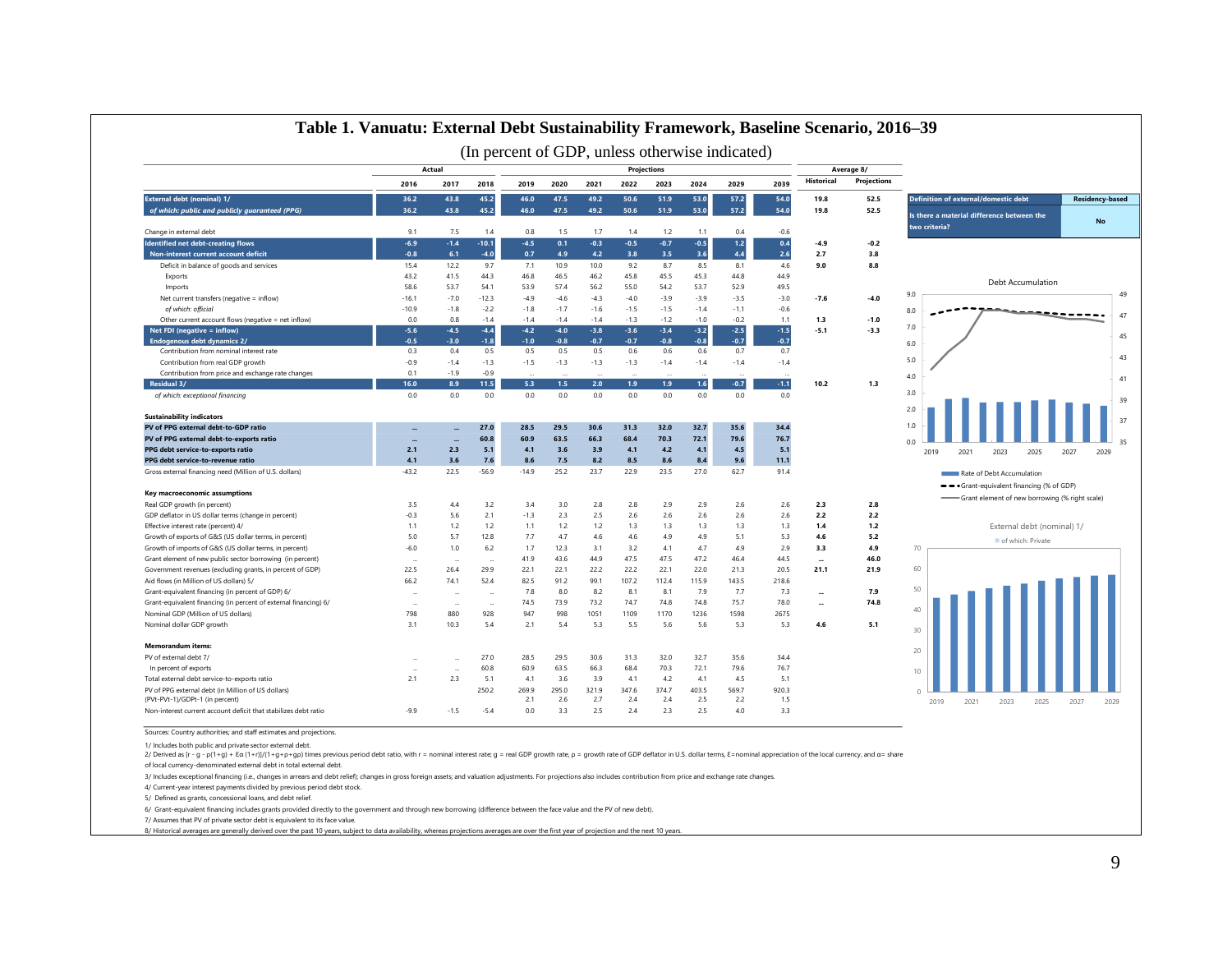|                                                                                    |              | Actual        |                  |               |               |               | Projections   |               |               |                |              |                   | Average 6/   |                                                |                     |
|------------------------------------------------------------------------------------|--------------|---------------|------------------|---------------|---------------|---------------|---------------|---------------|---------------|----------------|--------------|-------------------|--------------|------------------------------------------------|---------------------|
|                                                                                    | 2016         | 2017          | 2018             | 2019          | 2020          | 2021          | 2022          | 2023          | 2024          | 2029           | 2039         | <b>Historical</b> | Projections  |                                                |                     |
| Public sector debt 1/<br>of which: external debt                                   | 46.4<br>36.2 | 53.2<br>43.8  | 52.4<br>45.2     | 52.9<br>46.0  | 53.9<br>47.5  | 55.3<br>49.2  | 56.6<br>50.6  | 57.9<br>51.9  | 59.0<br>53.0  | 65.1<br>57.2   | 74.4<br>54.0 | 27.6<br>19.8      | 59.0<br>52.5 | <b>Definition of external/domestic</b><br>debt | Residency-<br>based |
| Change in public sector debt<br><b>Identified debt-creating flows</b>              | 10.5<br>2.9  | 6.8<br>$-4.8$ | $-0.7$<br>$-5.6$ | 0.5<br>0.5    | 1.0<br>1.0    | 1.4<br>1.4    | 1.3<br>1.3    | 1.2<br>$1.2$  | 1.1<br>$1.1$  | 1.1<br>$1.1$   | 0.8<br>0.8   | 0.5               | 1.2          | Is there a material difference                 | No                  |
| <b>Primary deficit</b>                                                             | 2.9          | $-0.1$        | $-5.8$           | 2.3           | 2.7           | 3.1           | 3.2           | 3.2           | 3.1           | 3.2            | $2.6$        | 1.1               | 3.1          | between the two criteria?                      |                     |
| Revenue and grants                                                                 | 30.8         | 34.8          | 35.5             | 27.9          | 28.0          | 28.0          | 27.8          | 27.7          | 27.6          | 26.8           | 26.2         | 27.3              | 27.5         |                                                |                     |
| of which: grants                                                                   | 8.3          | 8.4           | 5.6              | 5.8           | 5.8           | 5.7           | 5.6           | 5.6           | 5.5           | 5.6            | 5.6          |                   |              | Public sector debt 1/                          |                     |
| Primary (noninterest) expenditure                                                  | 33.7         | 34.7          | 29.7             | 30.2          | 30.7          | 31.1          | 31.0          | 30.9          | 30.7          | 30.0           | 28.7         | 28.3              | 30.5         |                                                |                     |
| <b>Automatic debt dynamics</b>                                                     | 0.0          | $-4.6$        | 0.2              | $-1.8$        | $-1.7$        | $-1.7$        | $-1.8$        | $-1.9$        | $-2.0$        | $-2.0$         | $-1.8$       |                   |              | of which: local-currency denominated           |                     |
| Contribution from interest rate/growth differential                                | $-0.8$       | $-1.7$        | $-1.4$           | $-1.7$        | $-1.5$        | $-1.6$        | $-1.5$        | $-1.6$        | $-1.7$        | $-1.7$         | $-1.5$       |                   |              |                                                |                     |
| of which: contribution from average real interest rate                             | 0.4          | 0.3           | 0.2              | 0.0           | 0.0           | $-0.1$        | 0.0           | 0.0           | $-0.1$        | $-0.1$         | 0.3          |                   |              | of which: foreign-currency denominated         |                     |
| of which: contribution from real GDP growth                                        | $-1.2$       | $-2.0$        | $-1.6$           | $-1.7$        | $-1.5$        | $-1.5$        | $-1.5$        | $-1.6$        | $-1.6$        | $-1.6$         | $-1.9$       |                   |              | 70                                             |                     |
| Contribution from real exchange rate depreciation                                  | 0.8          | $-3.0$        | 1.6              |               |               |               |               |               |               |                |              |                   |              |                                                |                     |
| <b>Other identified debt-creating flows</b>                                        | 0.0          | 0.0           | 0.0              | 0.0           | 0.0           | 0.0           | 0.0           | 0.0           | 0.0           | 0.0            | 0.0          | 0.0               | 0.0          | 60                                             |                     |
| Privatization receipts (negative)                                                  | 0.0          | 0.0           | 0.0              | 0.0           | 0.0           | 0.0           | 0.0           | 0.0           | 0.0           | 0.0            | 0.0          |                   |              | 50                                             |                     |
| Recognition of contingent liabilities (e.g., bank recapitalization)                | 0.0          | 0.0           | 0.0              | 0.0           | 0.0           | 0.0           | 0.0           | 0.0           | 0.0           | 0.0            | 0.0          |                   |              | 40                                             |                     |
| Debt relief (HIPC and other)                                                       | 0.0          | 0.0           | 0.0              | 0.0           | 0.0           | 0.0           | 0.0           | 0.0           | 0.0           | 0.0            | 0.0          |                   |              | 30                                             |                     |
| Other debt creating or reducing flow (please specify)                              | 0.0          | 0.0           | 0.0              | 0.0           | 0.0           | 0.0           | 0.0           | 0.0           | 0.0           | 0.0            | 0.0          |                   |              |                                                |                     |
| <b>Residual</b>                                                                    | 7.6          | 11.6          | 4.9              | $-0.1$        | $-0.2$        | $-0.2$        | $-0.3$        | $-0.3$        | $-0.3$        | $-0.3$         | $-0.3$       | 4.7               | $-0.2$       | 20<br>10                                       |                     |
| <b>Sustainability indicators</b>                                                   |              |               |                  |               |               |               |               |               |               | 43.6           | 54.8         |                   |              |                                                |                     |
| PV of public debt-to-GDP ratio 2/<br>PV of public debt-to-revenue and grants ratio |              |               | 35.1<br>99.0     | 35.4<br>126.8 | 36.0<br>128.6 | 36.7<br>131.2 | 37.4<br>134.4 | 38.0<br>137.2 | 38.7<br>140.4 | 162.4          | 209.4        |                   |              | 2023<br>2025<br>2019<br>2021                   | 2027<br>2029        |
| Debt service-to-revenue and grants ratio 3/                                        | 9.9          | 9.8           | 12.4             | 10.8          | 12.2          | 10.9          | 11.7          | 11.7          | 8.6           | 11.7           | 16.7         |                   |              |                                                |                     |
| Gross financing need 4/                                                            | 6.0          | 3.3           | $-1.4$           | 5.3           | 6.1           | 6.2           | 6.4           | 6.4           | 5.5           | 6.3            | 7.0          |                   |              | of which: held by residents                    |                     |
|                                                                                    |              |               |                  |               |               |               |               |               |               |                |              |                   |              | of which: held by non-residents                |                     |
| Key macroeconomic and fiscal assumptions                                           |              |               |                  |               |               |               |               |               |               |                |              |                   |              | 70                                             |                     |
| Real GDP growth (in percent)                                                       | 3.5          | 4.4           | 3.2              | 3.4           | 3.0           | 2.8           | 2.8           | 2.9           | 2.9           | 2.6            | 2.6          | 2.3               | 2.8          | 60                                             |                     |
| Average nominal interest rate on external debt (in percent)                        | 1.2          | 1.2           | 1.2              | 1.1           | 1.2           | 1.2           | 1.3           | 1.3           | 1.3           | 1.3            | 1.3          | 1.4               | $1.2$        | 50                                             |                     |
| Average real interest rate on domestic debt (in percent)                           | 7.0          | 2.5           | 3.2              | 4.7           | 4.7           | 4.8           | 4.7           | 4.8           | 4.8           | 4.4            | 4.1          | 3.8               | 4.7          |                                                |                     |
| Real exchange rate depreciation (in percent, + indicates depreciation)             | 3.1          | $-8.6$        | 3.8              | $\cdots$      | $\sim$        | à.            | $\sim$        |               |               | <b>Service</b> | $\sim$       | -0.9              |              | 40                                             |                     |
| Inflation rate (GDP deflator, in percent)                                          | 1.8          | 4.2           | 2.9              | 2.1           | 2.3           | 2.5           | 2.6           | 2.6           | 2.6           | 2.6            | 2.6          | 2.6               | 2.5          | 30                                             |                     |
| Growth of real primary spending (deflated by GDP deflator, in percent)             | $-9.2$       | 7.5           | $-11.7$          | 5.3           | 4.6           | 4.3           | 2.4           | 2.5           | 2.2           | 2.1            | 2.1          | 4.9               | 2.9          | 20                                             |                     |
| Primary deficit that stabilizes the debt-to-GDP ratio 5/                           | $-7.6$       | $-7.0$        | $-5.1$           | 1.8           | 1.7           | 1.7           | 1.8           | 1.9           | 2.0           | 2.0            | 1.8          | $-6.5$            | 1.9          | 10                                             |                     |
| PV of contingent liabilities (not included in public sector debt)                  | 0.0          | 0.0           | 0.0              | 0.0           | 0.0           | 0.0           | 0.0           | 0.0           | 0.0           | 0.0            | 0.0          |                   |              |                                                |                     |

#### **Table 2. Vanuatu: Public Sector Debt Sustainability Framework, Baseline Scenario, 2016–39**

arces: Country authorities; and staff estimates and projections

1/ Coverage of debt: The central government, central bank, government-guaranteed debt. Definition of external debt is Residency-based.

2/ The underlying PV of external debt-to-GDP ratio under the public DSA differs from the external DSA with the size of differences depending on exchange rates projections.

3/ Debt service is defined as the sum of interest and amortization of medium and long-term, and short-term debt.

4/ Gross financing need is defined as the primary deficit plus debt service plus the stock of short-term debt at the end of the last period and other debt creating/reducing flows.

5/ Defined as a primary deficit minus a change in the public debt-to-GDP ratio ((-): a primary surplus), which would stabilizes the debt ratio only in the year in question.

6/ Historical averages are generally derived over the past 10 years, subject to data availability, whereas projections averages are over the first year of projection and the next 10 years.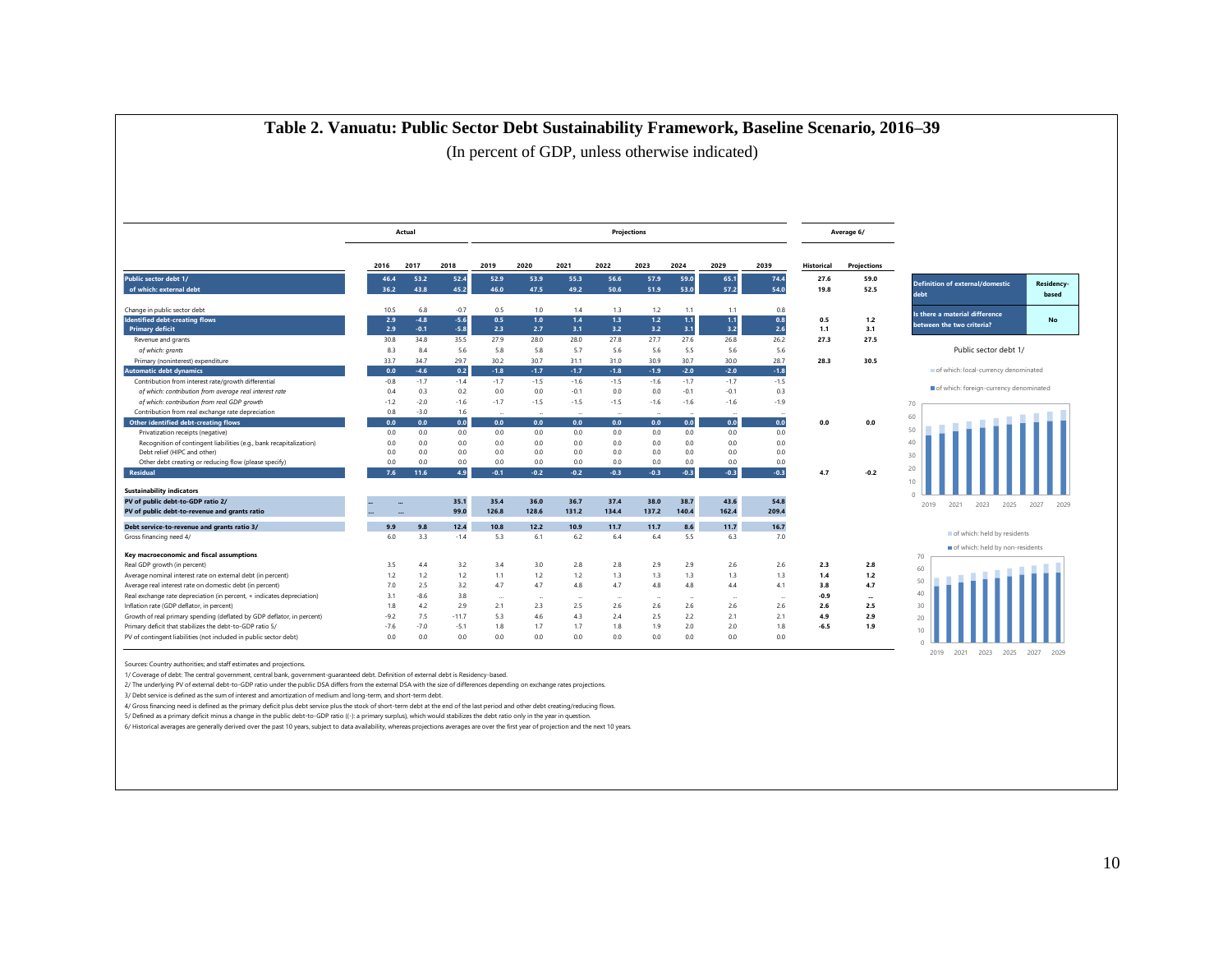

2/ The magnitude of shocks used for the commodity price shock stress test are based on the commodity prices outlook prepared by the IMF research department.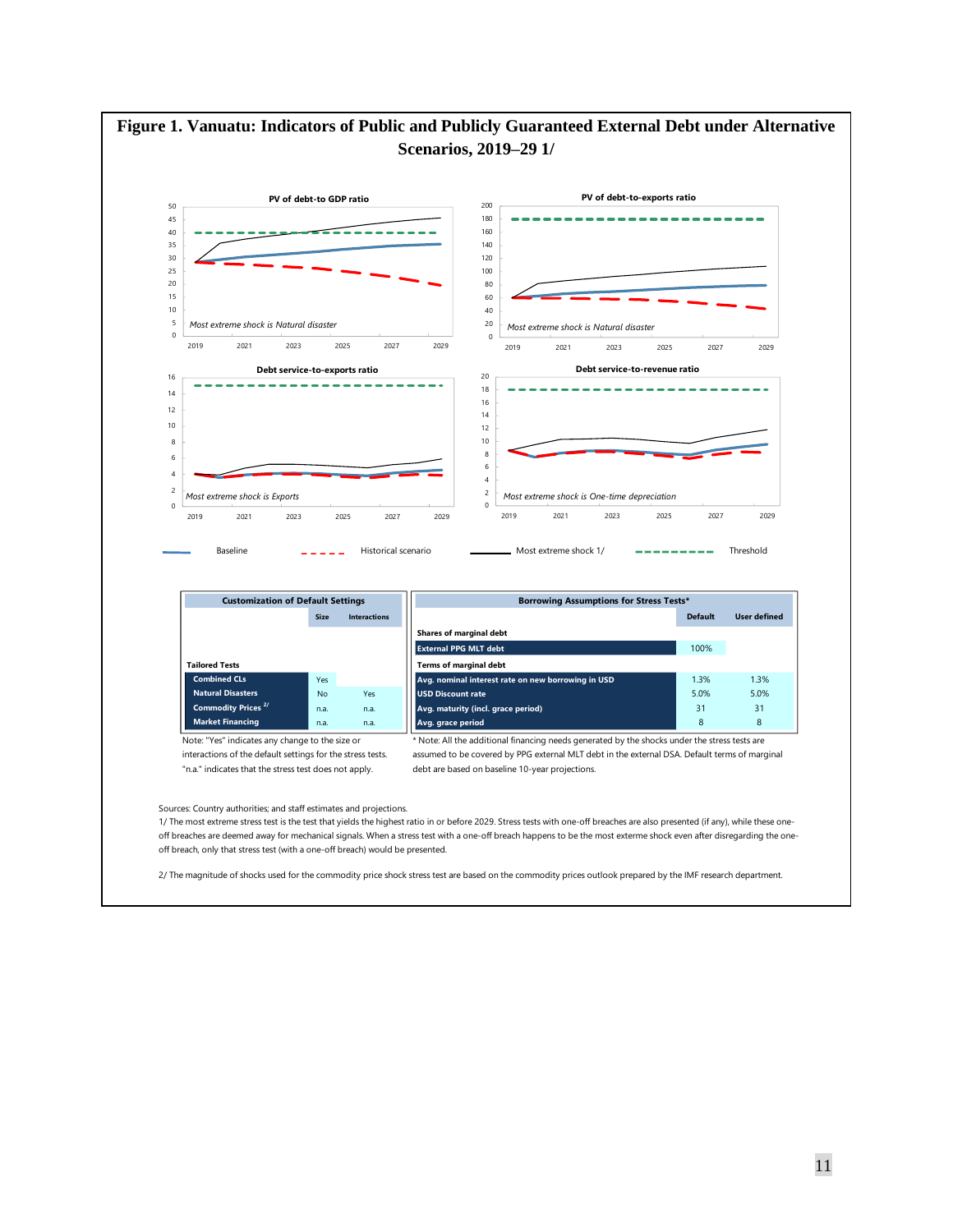

**Figure 2. Vanuatu: Indicators of Public Debt Under Alternative Scenarios, 2019–29 1/**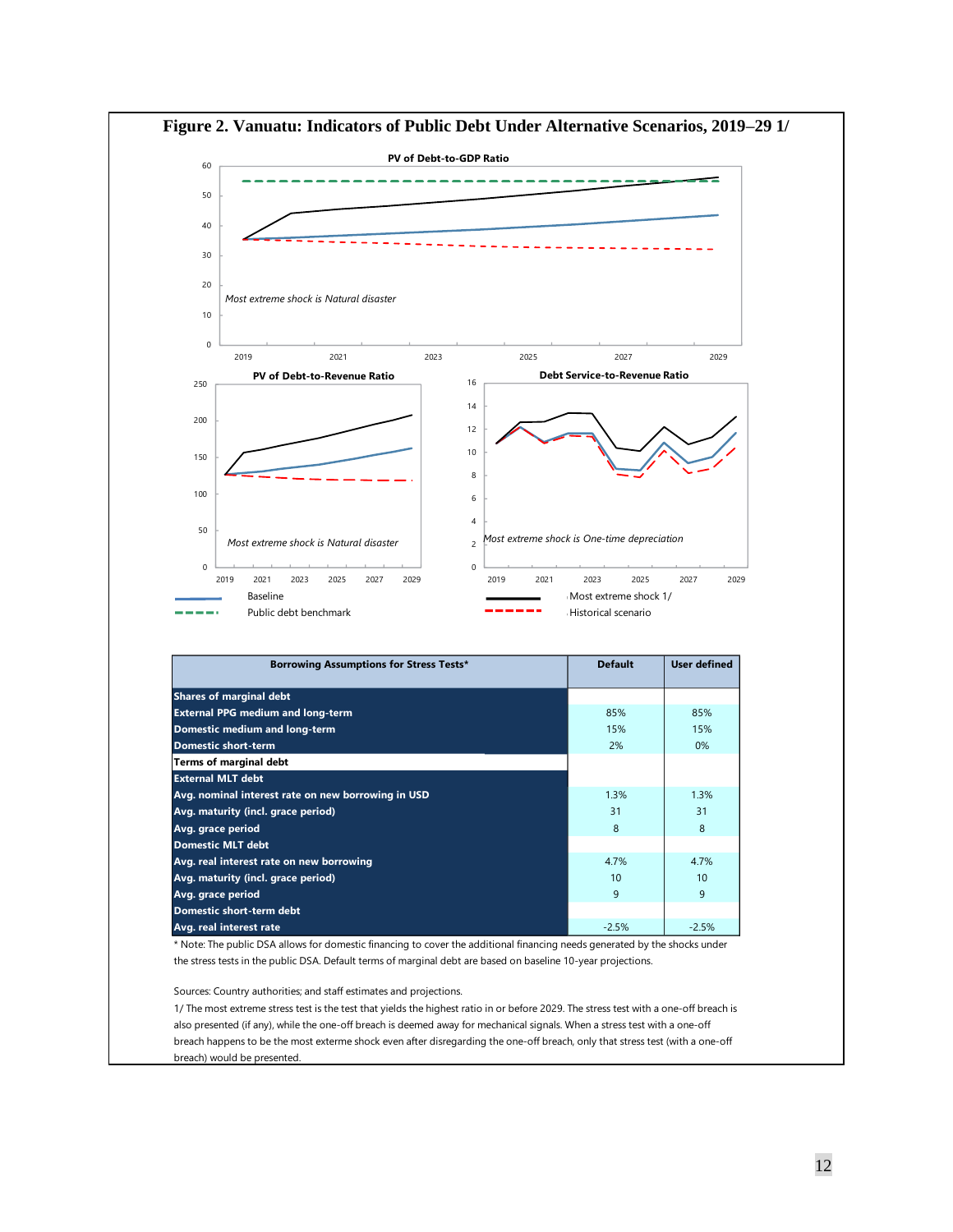# **Table 3. Vanuatu: Sensitivity Analysis for Key Indicators of Public and Publicly Guaranteed External Debt, 2019–29**

(In percent)

|                                                                                                                                                                                                                                                                                                                                                                                                                                                                                                                                                                                                                                       |                               |                    |                  |            |                                  | <b>Projections 1/</b> |                                  |                         |                                  |                      |              |
|---------------------------------------------------------------------------------------------------------------------------------------------------------------------------------------------------------------------------------------------------------------------------------------------------------------------------------------------------------------------------------------------------------------------------------------------------------------------------------------------------------------------------------------------------------------------------------------------------------------------------------------|-------------------------------|--------------------|------------------|------------|----------------------------------|-----------------------|----------------------------------|-------------------------|----------------------------------|----------------------|--------------|
|                                                                                                                                                                                                                                                                                                                                                                                                                                                                                                                                                                                                                                       | 2019                          | 2020               | 2021             | 2022       | 2023                             | 2024                  | 2025                             | 2026                    | 2027                             | 2028                 | 2029         |
|                                                                                                                                                                                                                                                                                                                                                                                                                                                                                                                                                                                                                                       | PV of debt-to GDP ratio       |                    |                  |            |                                  |                       |                                  |                         |                                  |                      |              |
| <b>Baseline</b>                                                                                                                                                                                                                                                                                                                                                                                                                                                                                                                                                                                                                       | 28                            | 30                 | 31               | 31         | 32                               | 33                    | 33                               | 34                      | 35                               | 35                   | 36           |
| A. Alternative Scenarios<br>A1. Key variables at their historical averages in 2019-2029 2/                                                                                                                                                                                                                                                                                                                                                                                                                                                                                                                                            | 28                            | 28                 | 28               | 27         | 27                               | 26                    | 25                               | 24                      | 23                               | 21                   | 20           |
| <b>B. Bound Tests</b>                                                                                                                                                                                                                                                                                                                                                                                                                                                                                                                                                                                                                 |                               |                    |                  |            |                                  |                       |                                  |                         |                                  |                      |              |
| B1. Real GDP growth                                                                                                                                                                                                                                                                                                                                                                                                                                                                                                                                                                                                                   | 28                            | 30                 | 32               | 33         | 34                               | 35                    | 35                               | 36                      | 37                               | 37                   |              |
| B2. Primary balance                                                                                                                                                                                                                                                                                                                                                                                                                                                                                                                                                                                                                   | 28                            | 31                 | 34               | 34         | 35                               | 36                    | 36                               | 37                      | 38                               | 38                   |              |
| <b>B3.</b> Exports<br>B4. Other flows 3/                                                                                                                                                                                                                                                                                                                                                                                                                                                                                                                                                                                              | 28<br>28                      | 32<br>34           | 38<br>40         | 38<br>41   | 39<br>41                         | 40<br>42              | 40<br>42                         | 41<br>43                | 42<br>44                         | 42<br>44             |              |
| <b>B5. Depreciation</b>                                                                                                                                                                                                                                                                                                                                                                                                                                                                                                                                                                                                               | 28                            | 37                 | 35               | 36         | 37                               | 38                    | 39                               | 40                      | 41                               | 42                   |              |
| B6. Combination of B1-B5                                                                                                                                                                                                                                                                                                                                                                                                                                                                                                                                                                                                              | 28                            | 35                 | 39               | 39         | 40                               | 41                    | 41                               | 42                      | 43                               | 43                   |              |
| <b>C. Tailored Tests</b>                                                                                                                                                                                                                                                                                                                                                                                                                                                                                                                                                                                                              |                               |                    |                  |            |                                  |                       |                                  |                         |                                  |                      |              |
| C1. Combined contingent liabilities                                                                                                                                                                                                                                                                                                                                                                                                                                                                                                                                                                                                   | 28                            | 34                 | 35               | 36         | 36                               | 37                    | 38                               | 38                      | 39                               | 39                   |              |
| C2. Natural disaster                                                                                                                                                                                                                                                                                                                                                                                                                                                                                                                                                                                                                  | 28                            | 36                 | 37               | 39         | 40                               | 41                    | 42                               | 43                      | 44                               | 45                   |              |
| C3. Commodity price                                                                                                                                                                                                                                                                                                                                                                                                                                                                                                                                                                                                                   | n.a.                          | n.a.               | n.a.             | n.a.       | n.a.                             | n.a.                  | n.a.                             | n.a.                    | n.a.                             | n.a.                 | n.a.         |
| C4. Market Financing                                                                                                                                                                                                                                                                                                                                                                                                                                                                                                                                                                                                                  | n.a.                          | n.a.               | n.a.             | n.a.       | n.a.                             | n.a.                  | n.a.                             | n.a.                    | n.a.                             | n.a.                 | n.a.         |
| <b>Threshold</b>                                                                                                                                                                                                                                                                                                                                                                                                                                                                                                                                                                                                                      | 40                            | 40                 | 40               | 40         | 40                               | 40                    | 40                               | 40                      | 40                               | 40                   |              |
|                                                                                                                                                                                                                                                                                                                                                                                                                                                                                                                                                                                                                                       | PV of debt-to-exports ratio   |                    |                  |            |                                  |                       |                                  |                         |                                  |                      |              |
| <b>Baseline</b>                                                                                                                                                                                                                                                                                                                                                                                                                                                                                                                                                                                                                       | 61                            | 64                 | 66               | 68         | 70                               | 72                    | 74                               | 76                      | 77                               | 79                   |              |
| A. Alternative Scenarios<br>A1. Key variables at their historical averages in 2019-2029 2/                                                                                                                                                                                                                                                                                                                                                                                                                                                                                                                                            | 61                            | 60                 | 60               | 59         | 59                               | 58                    | 56                               | 54                      | 51                               | 47                   |              |
| <b>B. Bound Tests</b>                                                                                                                                                                                                                                                                                                                                                                                                                                                                                                                                                                                                                 |                               |                    |                  |            |                                  |                       |                                  |                         |                                  |                      |              |
| B1. Real GDP growth                                                                                                                                                                                                                                                                                                                                                                                                                                                                                                                                                                                                                   | 61                            | 64                 | 66               | 68         | 70                               | 72                    | 74                               | 76                      | 77                               | 79                   |              |
| B2. Primary balance                                                                                                                                                                                                                                                                                                                                                                                                                                                                                                                                                                                                                   | 61                            | 67                 | 73               | 75         | 77                               | 79                    | 81                               | 82                      | 84                               | 85                   |              |
| B3. Exports                                                                                                                                                                                                                                                                                                                                                                                                                                                                                                                                                                                                                           | 61                            | 74                 | 94               | 97         | 99                               | 101                   | 103                              | 105                     | 106                              | 108                  |              |
| B4. Other flows 3/                                                                                                                                                                                                                                                                                                                                                                                                                                                                                                                                                                                                                    | 61                            | 74                 | 87               | 89         | 90                               | 92                    | 94                               | 96                      | 97                               | 98                   |              |
| <b>B5. Depreciation</b><br>B6. Combination of B1-B5                                                                                                                                                                                                                                                                                                                                                                                                                                                                                                                                                                                   | 61                            | 64                 | 61               | 63         | 65                               | 67                    | 69                               | 71                      | 72                               | 74                   |              |
|                                                                                                                                                                                                                                                                                                                                                                                                                                                                                                                                                                                                                                       | 61                            | 74                 | 77               | 86         | 88                               | 90                    | 92                               | 93                      | 95                               | 96                   |              |
| <b>C. Tailored Tests</b>                                                                                                                                                                                                                                                                                                                                                                                                                                                                                                                                                                                                              |                               |                    |                  | 78         | 80                               | 81                    | 83                               | 85                      | 87                               | 88                   |              |
| C1. Combined contingent liabilities<br>C2. Natural disaster                                                                                                                                                                                                                                                                                                                                                                                                                                                                                                                                                                           | 61<br>61                      | 73<br>82           | 76<br>86         | 90         | 93                               | 96                    | 99                               | 102                     | 104                              | 107                  | 109          |
| C3. Commodity price                                                                                                                                                                                                                                                                                                                                                                                                                                                                                                                                                                                                                   | n.a.                          | n.a.               | n.a.             | n.a.       | n.a.                             | n.a.                  | n.a.                             | n.a.                    | n.a.                             | n.a.                 | n.a.         |
| C4. Market Financing                                                                                                                                                                                                                                                                                                                                                                                                                                                                                                                                                                                                                  | n.a.                          | n.a.               | n.a.             | n.a.       | n.a.                             | n.a.                  | n.a.                             | n.a.                    | n.a.                             | n.a.                 | n.a.         |
| Threshold                                                                                                                                                                                                                                                                                                                                                                                                                                                                                                                                                                                                                             | 180                           | 180                | 180              | 180        | 180                              | 180                   | 180                              | 180                     | 180                              | 180                  | 180          |
|                                                                                                                                                                                                                                                                                                                                                                                                                                                                                                                                                                                                                                       | Debt service-to-exports ratio |                    |                  |            |                                  |                       |                                  |                         |                                  |                      |              |
|                                                                                                                                                                                                                                                                                                                                                                                                                                                                                                                                                                                                                                       |                               | 4                  | $\sqrt{4}$       | $\sqrt{4}$ | $\overline{4}$                   | $\boldsymbol{A}$      | $\overline{4}$                   | $\sqrt{4}$              | $\overline{4}$                   | $\overline{4}$       |              |
|                                                                                                                                                                                                                                                                                                                                                                                                                                                                                                                                                                                                                                       | 4                             |                    |                  |            |                                  |                       |                                  |                         |                                  |                      |              |
|                                                                                                                                                                                                                                                                                                                                                                                                                                                                                                                                                                                                                                       |                               |                    |                  |            |                                  |                       |                                  |                         |                                  |                      |              |
|                                                                                                                                                                                                                                                                                                                                                                                                                                                                                                                                                                                                                                       | $\boldsymbol{4}$              | 4                  | 4                | 4          | 4                                | 4                     | $\overline{4}$                   | $\boldsymbol{4}$        | $\overline{4}$                   | $\overline{4}$       |              |
|                                                                                                                                                                                                                                                                                                                                                                                                                                                                                                                                                                                                                                       |                               |                    |                  |            |                                  |                       |                                  |                         |                                  |                      |              |
|                                                                                                                                                                                                                                                                                                                                                                                                                                                                                                                                                                                                                                       | 4                             | 4                  | 4                | 4          | 4                                | 4                     | 4                                | $\overline{\mathbf{a}}$ | $\overline{a}$                   | $\overline{4}$       |              |
| <b>Baseline</b><br><b>A. Alternative Scenarios</b><br>A1. Key variables at their historical averages in 2019-2029 2/<br><b>B. Bound Tests</b><br>B1. Real GDP growth<br>B2. Primary balance                                                                                                                                                                                                                                                                                                                                                                                                                                           | 4                             | $\sqrt{4}$         | $\boldsymbol{4}$ | 4          | 4                                | 4                     | 4                                | $\boldsymbol{4}$        | $\overline{a}$                   | $\boldsymbol{4}$     |              |
|                                                                                                                                                                                                                                                                                                                                                                                                                                                                                                                                                                                                                                       | $\boldsymbol{4}$              | $\sqrt{4}$         | 5                | 5          | 5                                | 5                     | 5                                | 5                       | 5                                | 5                    |              |
|                                                                                                                                                                                                                                                                                                                                                                                                                                                                                                                                                                                                                                       | $\overline{4}$                | $\overline{4}$     | $\ddot{4}$       | 5          | 5                                | 5                     | $\overline{4}$                   | $\sqrt{4}$              | 5                                | 5                    |              |
|                                                                                                                                                                                                                                                                                                                                                                                                                                                                                                                                                                                                                                       | $\overline{4}$                | $\sqrt{4}$         | $\ddot{4}$       | $\sqrt{4}$ | $\sqrt{4}$                       | $\overline{4}$        | $\overline{4}$                   | $\sqrt{4}$              | $\sqrt{4}$                       | $\overline{4}$       |              |
|                                                                                                                                                                                                                                                                                                                                                                                                                                                                                                                                                                                                                                       | $\overline{4}$                | $\overline{4}$     | $\overline{4}$   | 5          | 5                                | 5                     | 5                                | $\boldsymbol{A}$        | 5                                | 5                    |              |
|                                                                                                                                                                                                                                                                                                                                                                                                                                                                                                                                                                                                                                       |                               |                    |                  |            |                                  |                       |                                  |                         |                                  |                      |              |
|                                                                                                                                                                                                                                                                                                                                                                                                                                                                                                                                                                                                                                       | $\boldsymbol{4}$              | $\sqrt{4}$         | $\boldsymbol{4}$ | $\sqrt{4}$ | $\sqrt{4}$                       | $\sqrt{4}$            | $\sqrt{4}$                       | $\boldsymbol{4}$        | $\sqrt{4}$                       | 5                    |              |
|                                                                                                                                                                                                                                                                                                                                                                                                                                                                                                                                                                                                                                       | $\boldsymbol{4}$<br>n.a.      | $\sqrt{4}$<br>n.a. | 5<br>n.a.        | 5<br>n.a.  | 5<br>n.a.                        | 5<br>n.a.             | 5<br>n.a.                        | 5<br>n.a.               | 5<br>n.a.                        | 5<br>n.a.            |              |
|                                                                                                                                                                                                                                                                                                                                                                                                                                                                                                                                                                                                                                       | n.a.                          | n.a.               | n.a.             | n.a.       | n.a.                             | n.a.                  | n.a.                             | n.a.                    | n.a.                             | n.a.                 |              |
|                                                                                                                                                                                                                                                                                                                                                                                                                                                                                                                                                                                                                                       | 15                            | 15                 | 15               | 15         | 15                               | 15                    | 15                               | 15                      | 15                               | 15                   |              |
|                                                                                                                                                                                                                                                                                                                                                                                                                                                                                                                                                                                                                                       | Debt service-to-revenue ratio |                    |                  |            |                                  |                       |                                  |                         |                                  |                      |              |
|                                                                                                                                                                                                                                                                                                                                                                                                                                                                                                                                                                                                                                       |                               |                    |                  |            |                                  |                       |                                  |                         |                                  |                      | n.a.<br>n.a. |
|                                                                                                                                                                                                                                                                                                                                                                                                                                                                                                                                                                                                                                       | 9                             | 8                  | 8                | 8          | 8                                | 8                     | 8                                | $\overline{7}$          | 8                                | 8                    |              |
|                                                                                                                                                                                                                                                                                                                                                                                                                                                                                                                                                                                                                                       |                               |                    |                  |            |                                  |                       |                                  |                         |                                  |                      |              |
|                                                                                                                                                                                                                                                                                                                                                                                                                                                                                                                                                                                                                                       | $\mathsf g$                   | 8                  | $\mathsf g$      | 9          | 9                                | 9                     | 9                                | 8                       | 9                                | 10                   |              |
|                                                                                                                                                                                                                                                                                                                                                                                                                                                                                                                                                                                                                                       | 9                             | 8                  | 8                | 9          | 9                                | 9                     | 8                                | 8                       | 9                                | $\overline{9}$       |              |
|                                                                                                                                                                                                                                                                                                                                                                                                                                                                                                                                                                                                                                       | 9                             | 8                  | $\ddot{q}$       | 9          | $\ddot{q}$                       | 9                     | $\ddot{q}$                       | $\overline{9}$          | $\ddot{q}$                       | 10                   |              |
|                                                                                                                                                                                                                                                                                                                                                                                                                                                                                                                                                                                                                                       | 9                             | 8                  | $\ddot{q}$       | 9          | 10                               | $\ddot{q}$            | $\ddot{q}$                       | $\overline{9}$          | $\mathbf{q}$                     | 10                   |              |
|                                                                                                                                                                                                                                                                                                                                                                                                                                                                                                                                                                                                                                       | 9                             | 9                  | 10<br>9          | 10         | 10                               | 10                    | 10<br>9                          | 10                      | 11                               | 11                   |              |
|                                                                                                                                                                                                                                                                                                                                                                                                                                                                                                                                                                                                                                       | 9                             | 8                  |                  | 10         | 10                               | 10                    |                                  | 9                       | 10                               | 10                   |              |
|                                                                                                                                                                                                                                                                                                                                                                                                                                                                                                                                                                                                                                       |                               |                    |                  |            |                                  |                       |                                  |                         |                                  |                      |              |
| <b>B3.</b> Exports<br>B4. Other flows 3/<br><b>B5. Depreciation</b><br>B6. Combination of B1-B5<br><b>C. Tailored Tests</b><br>C1. Combined contingent liabilities<br>C2. Natural disaster<br>C3. Commodity price<br>C4. Market Financing<br>Threshold<br><b>Baseline</b><br>A. Alternative Scenarios<br>A1. Key variables at their historical averages in 2019-2029 2/<br><b>B. Bound Tests</b><br>B1. Real GDP growth<br>B2. Primary balance<br>B3. Exports<br>B4. Other flows 3/<br><b>B5. Depreciation</b><br>B6. Combination of B1-B5<br><b>C. Tailored Tests</b><br>C1. Combined contingent liabilities<br>C2. Natural disaster | 9<br>9                        | 8<br>8             | 9<br>9           | 9<br>9     | $\overline{9}$<br>$\overline{9}$ | $\overline{9}$<br>9   | $\overline{9}$<br>$\overline{9}$ | 8<br>$\overline{9}$     | $\overline{9}$<br>$\overline{9}$ | $\overline{9}$<br>10 |              |
| C3. Commodity price                                                                                                                                                                                                                                                                                                                                                                                                                                                                                                                                                                                                                   | n.a.                          | n.a.               | n.a.             | n.a.       | n.a.                             | n.a.                  | n.a.                             | n.a.                    | n.a.                             | n.a.                 | n.a.         |
| C4. Market Financing                                                                                                                                                                                                                                                                                                                                                                                                                                                                                                                                                                                                                  | n.a.                          | n.a.               | n.a.             | n.a.       | n.a.                             | n.a.                  | n.a.                             | n.a.                    | n.a.                             | n.a.                 | n.a.         |

Sources Country authorities; and staff estimates and projections.<br>1/ A bold value indicates a breach of the threshold.<br>2/ Variables include real GDP growth, GDP deflator (in U.S. dollar terms), non-interest current account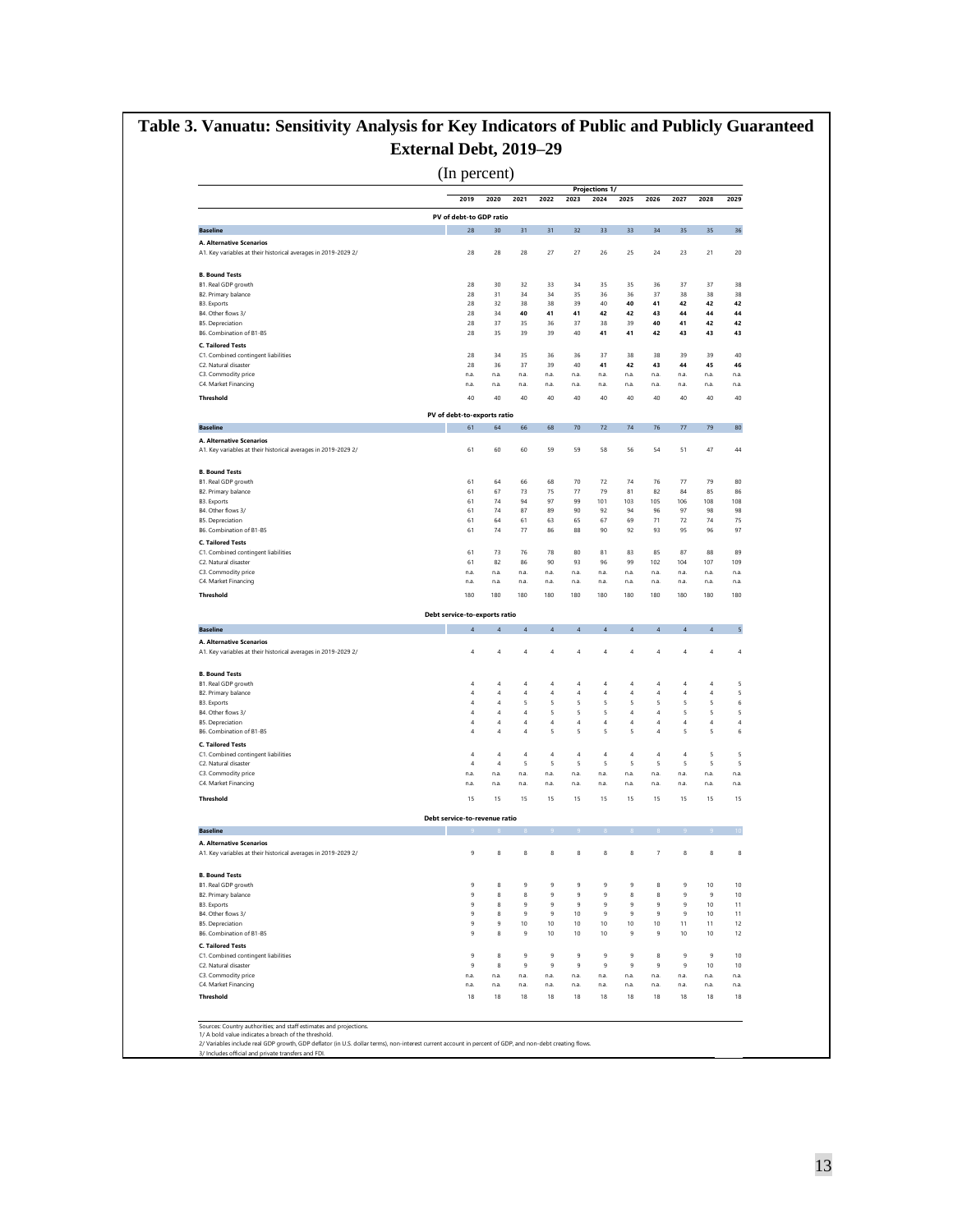## **Table 4. Vanuatu: Sensitivity Analysis for Key Indicators of Public Debt 2019–29**

|                                                                                            |      |                                      |      |      |      | <b>Projections 1/</b> |                  |      |      |      |      |
|--------------------------------------------------------------------------------------------|------|--------------------------------------|------|------|------|-----------------------|------------------|------|------|------|------|
|                                                                                            | 2019 | 2020                                 | 2021 | 2022 | 2023 | 2024                  | 2025             | 2026 | 2027 | 2028 | 2029 |
|                                                                                            |      | PV of Debt-to-GDP Ratio              |      |      |      |                       |                  |      |      |      |      |
| <b>Baseline</b>                                                                            | 35   | 36                                   | 37   | 37   | 38   | 39                    | 40               | 41   | 42   | 43   | 44   |
| A. Alternative Scenarios                                                                   |      |                                      |      |      |      |                       |                  |      |      |      |      |
| A1. Key variables at their historical averages in 2019-2029 2/                             | 35   | 35                                   | 35   | 34   | 34   | 33                    | 33               | 33   | 32   | 32   | 32   |
| <b>B. Bound Tests</b>                                                                      |      |                                      |      |      |      |                       |                  |      |      |      |      |
| B1. Real GDP growth                                                                        | 35   | 37                                   | 40   | 42   | 43   | 45                    | 46               | 48   | 50   | 52   | 53   |
| B2. Primary balance                                                                        | 35   | 38                                   | 41   | 41   | 42   | 42                    | 43               | 44   | 45   | 46   | 47   |
| B3. Exports                                                                                | 35   | 38                                   | 43   | 43   | 44   | 45                    | 45               | 46   | 47   | 48   | 49   |
| B4. Other flows 3/                                                                         | 35   | 41                                   | 46   | 47   | 47   | 48                    | 49               | 49   | 50   | 51   | 52   |
| <b>B5.</b> Depreciation                                                                    | 35   | 43                                   | 41   | 40   | 38   | 37                    | 37               | 36   | 35   | 35   | 34   |
| B6. Combination of B1-B5                                                                   | 35   | 37                                   | 38   | 36   | 37   | 37                    | 38               | 39   | 40   | 41   | 42   |
| <b>C. Tailored Tests</b>                                                                   |      |                                      |      |      |      |                       |                  |      |      |      |      |
| C1. Combined contingent liabilities                                                        | 35   | 42                                   | 42   | 43   | 43   | 44                    | 45               | 46   | 47   | 48   | 49   |
| C2. Natural disaster                                                                       | 35   | 44                                   | 45   | 47   | 48   | 49                    | 50               | 52   | 53   | 55   | 56   |
| C3. Commodity price                                                                        | n.a. | n.a.                                 | n.a. | n.a. | n.a. | n.a.                  | n.a.             | n.a. | n.a. | n.a. | n.a. |
| C4. Market Financing                                                                       | n.a. | n.a.                                 | n.a. | n.a. | n.a. | n.a.                  | n.a.             | n.a. | n.a. | n.a. | n.a. |
| <b>Public debt benchmark</b>                                                               | 55   | 55                                   | 55   | 55   | 55   | 55                    | 55               | 55   | 55   | 55   | 55   |
|                                                                                            |      | PV of Debt-to-Revenue Ratio          |      |      |      |                       |                  |      |      |      |      |
| <b>Baseline</b>                                                                            | 127  | 129                                  | 131  | 134  | 137  | 140                   | 145              | 149  | 153  | 158  | 162  |
| A. Alternative Scenarios<br>A1. Key variables at their historical averages in 2019-2029 2/ | 127  | 125                                  | 123  | 122  | 121  | 120                   | 120              | 119  | 119  | 119  | 119  |
| <b>B. Bound Tests</b>                                                                      |      |                                      |      |      |      |                       |                  |      |      |      |      |
| B1. Real GDP growth                                                                        | 127  | 133                                  | 142  | 148  | 154  | 160                   | 167              | 174  | 182  | 189  | 197  |
| B2. Primary balance                                                                        | 127  | 136                                  | 145  | 148  | 151  | 154                   | 158              | 163  | 167  | 171  | 176  |
| B3. Exports                                                                                | 127  | 136                                  | 153  | 156  | 159  | 162                   | 166              | 170  | 174  | 178  | 182  |
| B4. Other flows 3/                                                                         | 127  | 146                                  | 165  | 168  | 170  | 173                   | 177              | 181  | 186  | 190  | 193  |
| <b>B5. Depreciation</b>                                                                    | 127  | 155                                  | 150  | 145  | 141  | 138                   | 136              | 134  | 132  | 131  | 130  |
| B6. Combination of B1-B5                                                                   | 127  | 131                                  | 135  | 131  | 133  | 137                   | 141              | 145  | 149  | 154  | 158  |
| <b>C. Tailored Tests</b>                                                                   |      |                                      |      |      |      |                       |                  |      |      |      |      |
| C1. Combined contingent liabilities                                                        | 127  | 149                                  | 151  | 154  | 157  | 160                   | 164              | 168  | 173  | 177  | 181  |
| C2. Natural disaster                                                                       | 127  | 157                                  | 161  | 166  | 171  | 176                   | 182              | 189  | 195  | 201  | 208  |
| C3. Commodity price                                                                        | n.a. | n.a.                                 | n.a. | n.a. | n.a. | n.a.                  | n.a.             | n.a. | n.a. | n.a. | n.a. |
| C4. Market Financing                                                                       | n.a. | n.a.                                 | n.a. | n.a. | n.a. | n.a.                  | n.a.             | n.a. | n.a. | n.a. | n.a. |
|                                                                                            |      | <b>Debt Service-to-Revenue Ratio</b> |      |      |      |                       |                  |      |      |      |      |
| <b>Baseline</b>                                                                            | 11   | 12                                   | 11   | 12   | 12   | $\overline{9}$        | $\boldsymbol{8}$ | 11   | 9    | 10   | 12   |
| A. Alternative Scenarios                                                                   |      |                                      |      |      |      |                       |                  |      |      |      |      |
| A1. Key variables at their historical averages in 2019-2029 2/                             | 11   | 12                                   | 11   | 11   | 11   | 8                     | 8                | 10   | 8    | 9    | 10   |
| <b>B. Bound Tests</b>                                                                      |      |                                      |      |      |      |                       |                  |      |      |      |      |
| B1. Real GDP growth                                                                        | 11   | 12                                   | 11   | 12   | 12   | 9                     | 9                | 12   | 10   | 11   | 13   |
| B2. Primary balance                                                                        | 11   | 12                                   | 11   | 12   | 12   | 9                     | $\mathsf g$      | 11   | 10   | 10   | 12   |
| B3. Exports                                                                                | 11   | 12                                   | 11   | 12   | 12   | 9                     | $\overline{9}$   | 11   | 9    | 10   | 12   |
| B4. Other flows 3/                                                                         | 11   | 12                                   | 11   | 12   | 12   | 9                     | 9                | 12   | 10   | 10   | 13   |
| <b>B5. Depreciation</b>                                                                    | 11   | 13                                   | 13   | 13   | 13   | 10                    | 10               | 12   | 11   | 11   | 13   |
| B6. Combination of B1-B5                                                                   | 11   | 12                                   | 11   | 11   | 11   | 8                     | 8                | 11   | 9    | 9    | 12   |
| <b>C. Tailored Tests</b>                                                                   |      |                                      |      |      |      |                       |                  |      |      |      |      |
| C1. Combined contingent liabilities                                                        | 11   | 12                                   | 12   | 12   | 12   | 9                     | $\overline{9}$   | 11   | 10   | 10   | 12   |
| C2. Natural disaster                                                                       | 11   | 13                                   | 12   | 13   | 13   | 10                    | 10               | 12   | 10   | 11   | 13   |
| C3. Commodity price                                                                        | n.a. | n.a.                                 | n.a. | n.a. | n.a. | n.a.                  | n.a.             | n.a. | n.a. | n.a. | n.a. |
| C4. Market Financing                                                                       | n.a. | n.a.                                 | n.a. | n.a. | n.a. | n.a.                  | n.a.             | n.a. | n.a. | n.a. | n.a. |

Sources: Country authorities; and staff estimates and projections.

1/ A bold value indicates a breach of the benchmark.

2/ Variables include real GDP growth, GDP deflator and primary deficit in percent of GDP.

3/ Includes official and private transfers and FDI.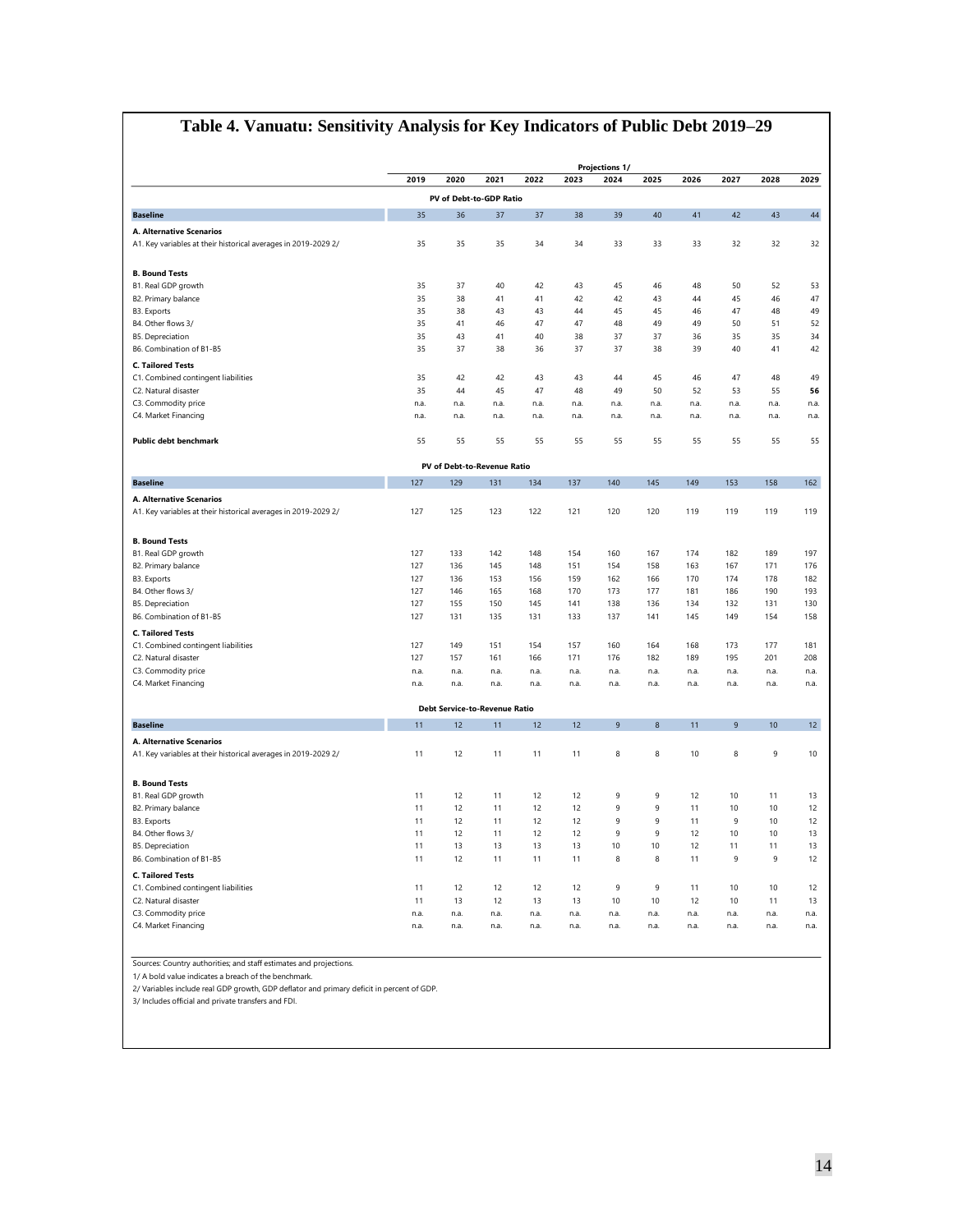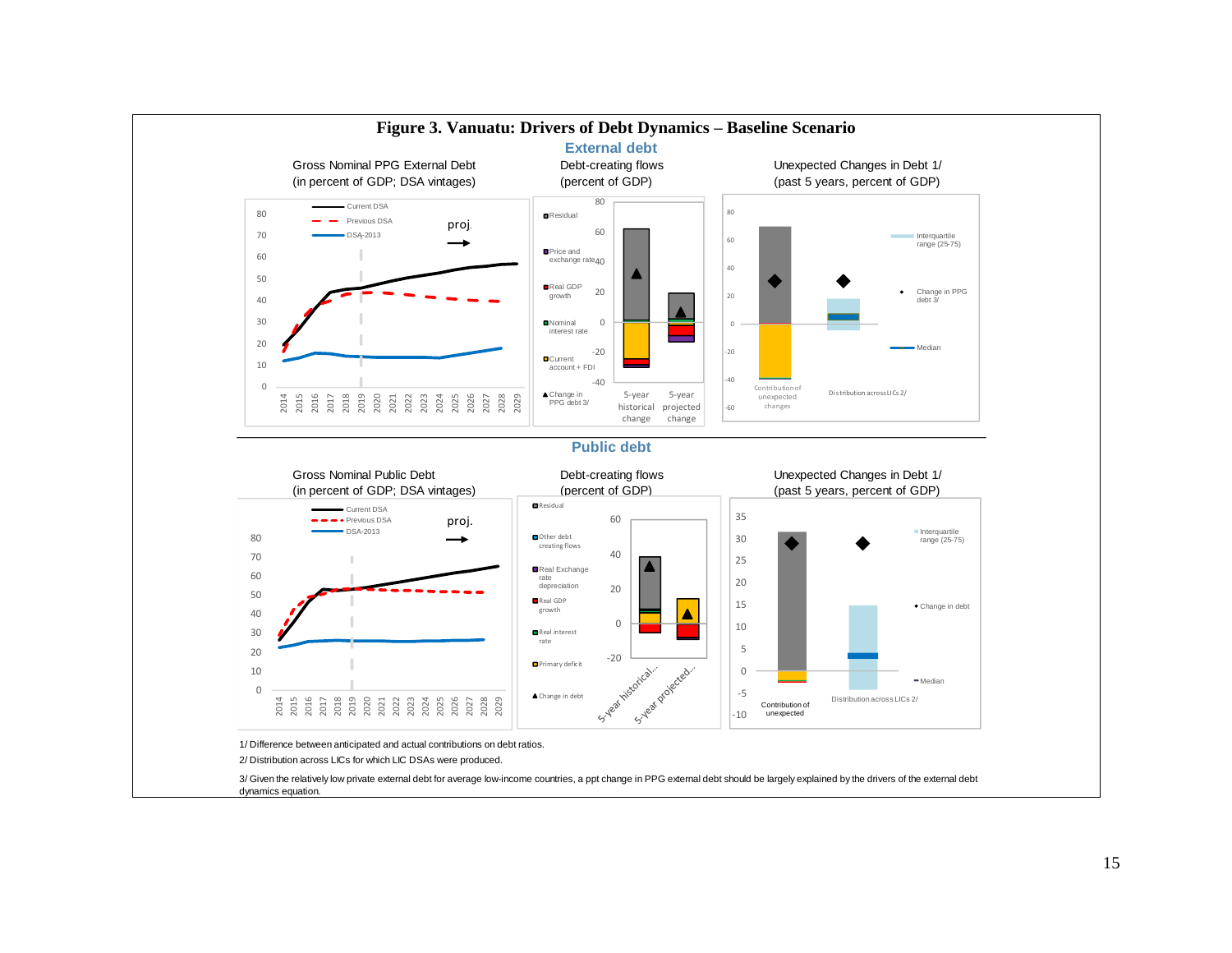